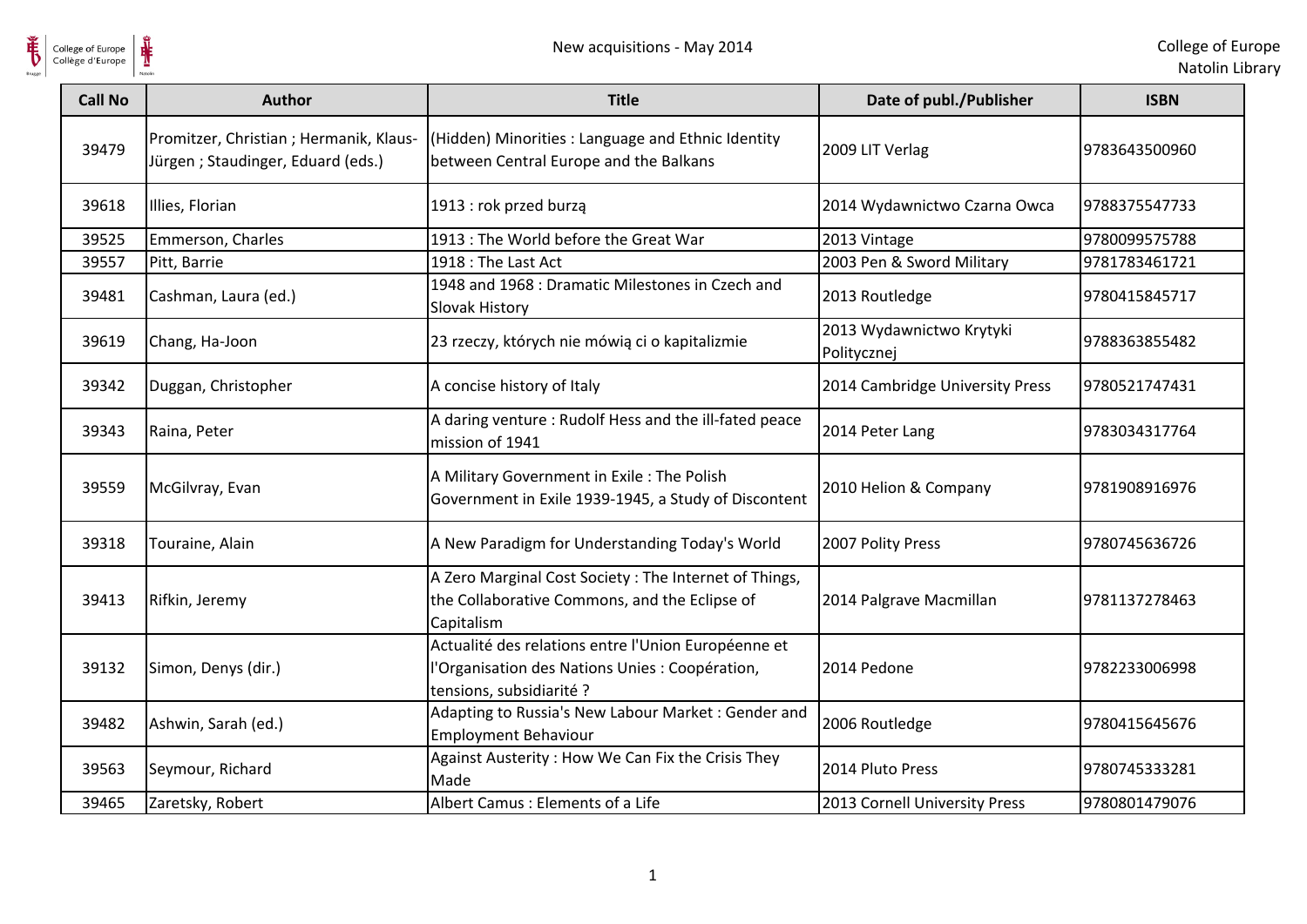

 $\frac{1}{\frac{1}{\sqrt{2}}}\sum_{\text{National}}$ 

| <b>Call No</b> | <b>Author</b>                                                     | <b>Title</b>                                                                                          | Date of publ./Publisher                                 | <b>ISBN</b>   |
|----------------|-------------------------------------------------------------------|-------------------------------------------------------------------------------------------------------|---------------------------------------------------------|---------------|
| 39456          | Ochwat, Maria                                                     | Amnesty International: monografia ruchu społecznego                                                   | 2013 Wydawnictwo MADO                                   | 9788361186656 |
| 39632          | Guesnet, François ; Jones, Gwen (eds.)                            | Antisemitism in an era of transition: Continuities and<br>impact in post-communist Poland and Hungary | 2014 Peter Lang                                         | 9783631646298 |
| 39344          | Wóycicka, Zofia                                                   | Arrested mourning : memory of the Nazi camps in<br>Poland, 1944-1950                                  | 2013 Peter Lang                                         | 9783631636428 |
| 39546          | Grütters, Carolus; Guild, Elspeth;<br>Groot, Sebastiaan de (eds.) | Assessment of Credibility by Judges in Asylum Cases in<br>the EU                                      | 2013 Wolf Legal Publishers                              | 9789462400610 |
| 39654          | Csörgo, Z.; Malyata, E.; Karaszi, Cs.                             | B2-Test zur Vorbereitung auf die ÖSD-Prüfung<br>Mittelstufe Deutsch und auf das Goethe-Zertifikat B2  | 2008 Klett Kiadó                                        | 9789639641389 |
| 39483          | Asselt, M. B. A. van ; Versluis, Esther ;<br>Vos, Ellen (ed.)     | Balancing between trade and risk : integrating legal<br>and social science perspectives               | 2013 Routledge                                          | 9781849713610 |
| 39484          | Aarelaid, Aili ; Bennich-Björkman, Li<br>(ed.)                    | <b>Baltic Biographies at Historical Crossroads</b>                                                    | 2014 Routledge                                          | 9781138019973 |
| 39461          | Chmielewski, Paweł; Szczesio,<br>Sławomir Lucjan (red.)           | Bałkany zachodnie między przeszłością a przyszłością                                                  | 2013 Wydawnictwo Uniwersytetu<br>Łódzkiego              | 9788375259698 |
| 39585          | Ingrao, Christian                                                 | Believe and Destroy: The Intellectuals in the SS War<br>Machine                                       | 2013 Polity Press                                       | 9780745660264 |
| 39431          | Śliwa, Michał; Żebrowski, Andrzej;<br>Kłaczyński, Robert (red.)   | Bezpieczeństwo RP wczoraj i dziś: studia z zakresu<br>bezpieczeństwa państwa                          | 2014 Wydawnictwo Naukowe<br>Uniwersytetu Pedagogicznego | 9788372718601 |
| 39445          | Bled, Jean-Paul                                                   | Bismarck - żelazny Kanclerz                                                                           | 2013 Muza                                               | 9788377584682 |
| 39478          | Medijainen, Eero; Mertelsmann, Olaf<br>(ed.)                      | Border Changes in 20th Century Europe : Selected Case<br><b>Studies</b>                               | 2010 LIT Verlag                                         | 9783825887452 |
| 39454          | Wojakowski, Dariusz (ed.)                                         | Borders and fields, cultures and places : cases from<br>Poland                                        | 2008 Nomos                                              | 9788360490679 |
| 39485          | Kaneva, Nadia (ed.)                                               | <b>Branding Post-Communist Nations: Marketizing</b><br>National Identities in the "New" Europe        | 2014 Routledge                                          | 9781138776777 |
| 39486          | Crump, Thomas                                                     | Brezhnev and the decline of the Soviet Union                                                          | 2014 Routledge                                          | 9780415690737 |
| 39526          | Mikaberidze, Alexander                                            | Burning of Moscow: Napoleon's Trial by Fire 1812                                                      | 2014 Pen & Sword Military                               | 9781781593523 |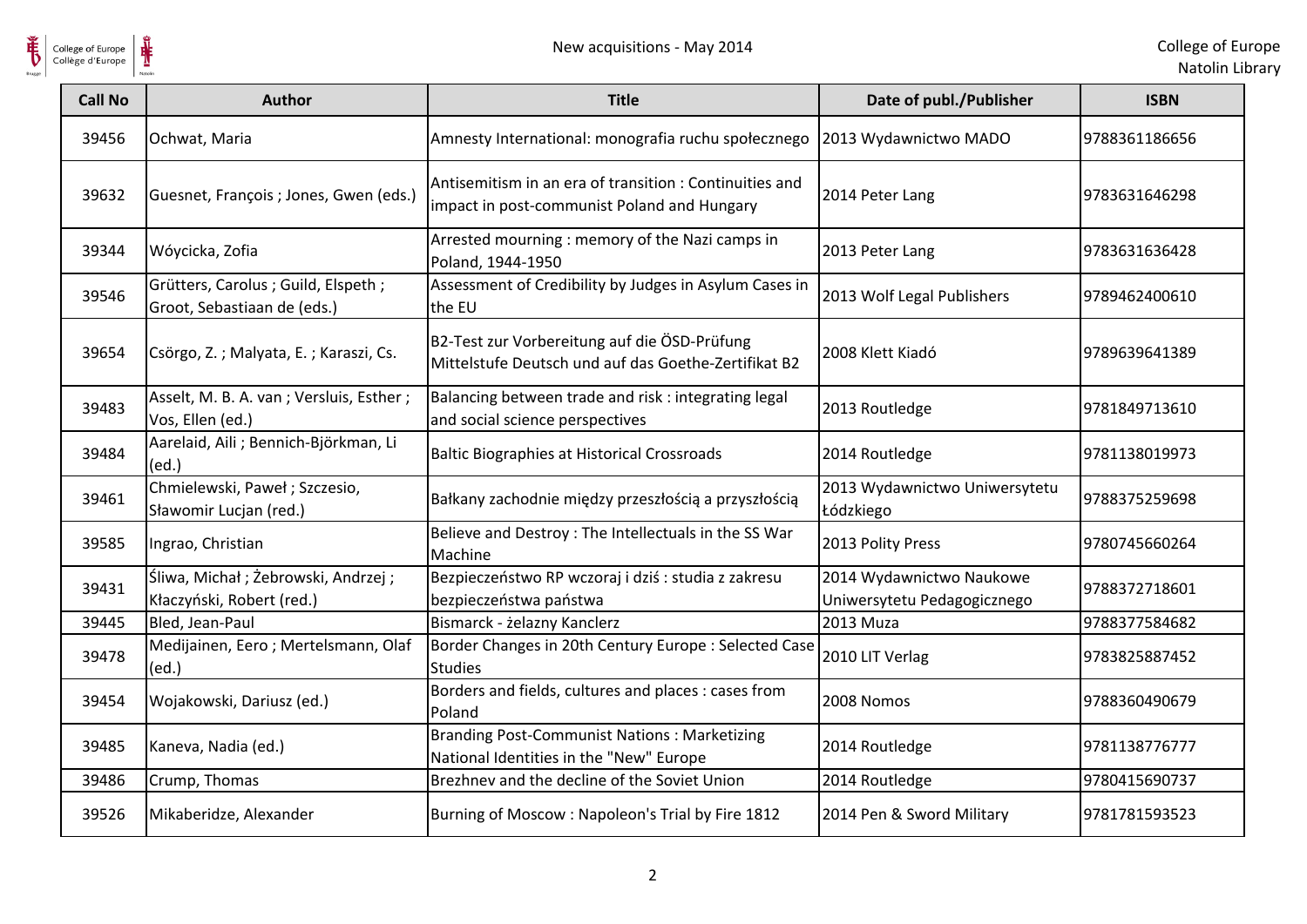| <b>Call No</b> | <b>Author</b>                                                               | <b>Title</b>                                                                                                                                                                                             | Date of publ./Publisher       | <b>ISBN</b>   |
|----------------|-----------------------------------------------------------------------------|----------------------------------------------------------------------------------------------------------------------------------------------------------------------------------------------------------|-------------------------------|---------------|
| 39308          | Touraine, Alain                                                             | Can we live together? : equality and difference                                                                                                                                                          | 2000 Polity Press             | 0745622127    |
| 39527          | Hastings, Max                                                               | Catastrophe: Europe Goes to War 1914                                                                                                                                                                     | 2013 William Collins          | 9780007398577 |
| 39620          | Bardy, Gérard                                                               | Charles de Gaulle : biografia katolika i męża stanu                                                                                                                                                      | 2014 Instytut Wydawniczy Pax  | 9788321119380 |
| 39466          | Hillis, Faith                                                               | Children of Rus': right-bank Ukraine and the invention<br>of a Russian nation                                                                                                                            | 2013 Cornell University Press | 9780801452192 |
| 39586          | Kerry Brown (ed.)                                                           | China and the EU in Context. Insights for Business and<br>Investors                                                                                                                                      | 2014 Palgrave Macmillan       | 9781137352385 |
| 39467          | Bacaler, Joel                                                               | China Goes West: Everything You Need to Know About<br><b>Chinese Companies Going Global</b>                                                                                                              | 2014 Palgrave Macmillan       | 9781137293923 |
| 39348          | Durand, Jean-Dominique (ed.)                                                | Christian Democrat Internationalism : Its Action in<br>Europe and Worldwide from post World War II until<br>the 1990s. Volume I. The Origins                                                             | 2013 Peter Lang               | 9782875741219 |
| 39349          | Durand, Jean-Dominique (ed.)                                                | Christian Democrat Internationalism : Its Action in<br>Europe and Worldwide from post World War II until<br>the 1990s. Volume II. The Development (1945-1979).<br>The Role of Parties, Movements, People | 2013 Peter Lang               | 9782875741226 |
| 39350          | Henderson, Ailsa ; Jeffery, Charlie ;<br>Wincott, Daniel (eds.)             | Citizenship After the Nation State: Regionalism,<br>Nationalism and Public Attitudes in Europe                                                                                                           | 2014 Palgrave Macmillan       | 9780230296572 |
| 39351          | Silveira, Alessandra ; Canotilho,<br>Mariana ; Froufe, Pedro Madeira (eds.) | Citizenship and solidarity in the European Union: from<br>the charter of fundamental rights to the crisis, the<br>state of the art                                                                       | 2013 P.I.E. Peter Lang        | 9782875741097 |
| 39487          | Cox, Terry (ed.)                                                            | Civil Society and Social Capital in Post-Communist<br>Eastern Europe                                                                                                                                     | 2014 Routledge                | 9780415717199 |
| 39352          | Marlier, Eric et al. (dir.)                                                 | Cohésion sociale et territoriale au Luxembourg :<br>Regards croisés                                                                                                                                      | 2014 Peter Lang               | 9782875740786 |
| 39353          | Niedrist, Gerhard                                                           | Commercial integration between the European Union<br>and Mexico: multidisciplinary studies                                                                                                               | 2014 PL Academic Research     | 9783631648315 |
| 39354          | Pasquinucci, Daniele ; Preda, Daniela ;<br>Tosi, Luciano (eds.)             | Communicating Europe: journals and European<br>integration, 1939-1979                                                                                                                                    | 2013 Peter Lang               | 9783034314725 |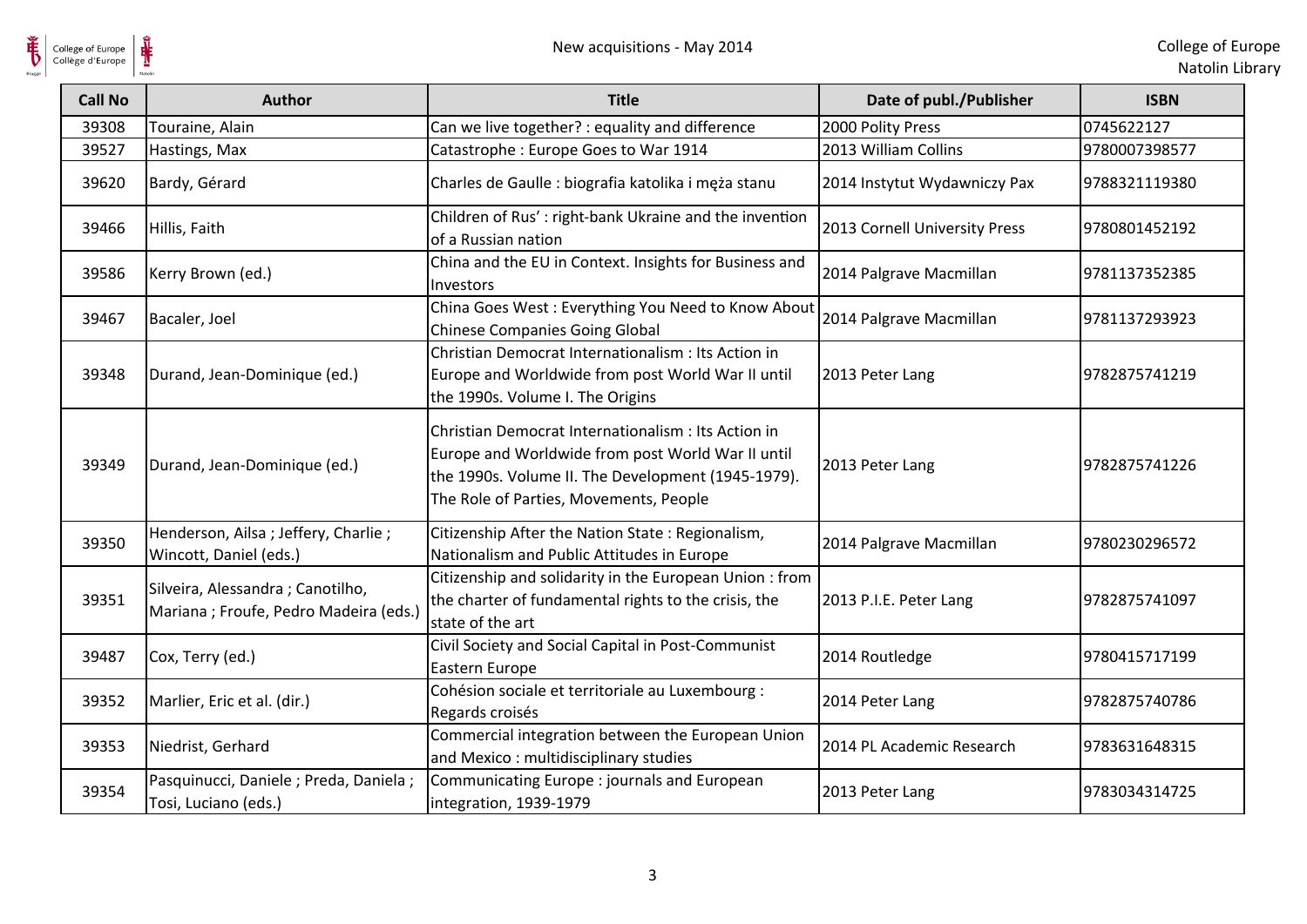

**HE** 

| <b>Call No</b> | <b>Author</b>                                                 | <b>Title</b>                                                                                                                 | Date of publ./Publisher            | <b>ISBN</b>   |
|----------------|---------------------------------------------------------------|------------------------------------------------------------------------------------------------------------------------------|------------------------------------|---------------|
| 39309          | Haunss, Sebastian                                             | Conflicts in the knowledge society : the contentious<br>politics of intellectual property                                    | 2013 Cambridge University Press    | 9781107036420 |
| 39355          | Siles-Brügge, Gabriel                                         | Constructing European Union Trade Policy: A Global<br>Idea of Europe                                                         | 2014 Palgrave Macmillan            | 9781137331656 |
| 39468          | Abdelal, Rawi; Blyth, Mark; Parsons,<br>Craig (eds.)          | Constructing the international economy                                                                                       | 2010 Cornell University Press      | 9780801475887 |
| 39356          | Clément-Wilz, Laure ; Poillot-<br>Peruzzetto, Sylvaine (dir.) | Construire la citoyenneté européenne                                                                                         | 2014 Peter Lang                    | 9782875741332 |
| 39634          | Bacon, Edwin                                                  | <b>Contemporary Russia</b>                                                                                                   | 2014 Palgrave Macmillan            | 9781137307392 |
| 39543          | De Wilde, Peter ; Michailidou, Asimina<br>Trenz, Hans-Jörg    | Contesting Europe: Exploring Euroscepticism in Online<br>Media Coverage                                                      | 2013 ECPR Press                    | 9781907301513 |
| 39635          | Vesel, Matjaž                                                 | Copernicus : Platonist astronomer-philosopher :<br>cosmic order, the movement of the Earth, and the<br>scientific revolution | 2014 Peter Lang                    | 9783631642429 |
| 39488          | Grigorova-Mincheva, Lyubov; Gurr,<br><b>Ted Robert</b>        | Crime-terror Alliances and the State: Ethnonationalist<br>and Islamist Challenges to Regional Security                       | 2013 Routledge                     | 9780415657785 |
| 39554          | Godt, Christine (ed.)                                         | Cross border research and transnational teaching<br>under Lisbon : Hanse law school in perspective                           | 2013 Wolf Legal Publishers         | 9789058509789 |
| 39446          | Krasowski, Robert                                             | Czas gniewu rozkwit i upadek imperium SLD                                                                                    | 2014 Czerwone i Czarne             | 9788377001486 |
| 39357          | Grugel, Jean; Bishop, Matther Louis                           | Democratization: A Critical Introduction                                                                                     | 2013 Palgrave Macmillan            | 9780230220577 |
| 39358          | Peele, Gillian et al. (ed.)                                   | Developments in American Politics 7                                                                                          | 2014 Palgrave Macmillan            | 9781137289216 |
| 39432          | Kamiński, Antoni Zdzisław                                     | Dezercja elit : konsolidacja ustroju politycznego w<br>pokomunistycznej Polsce                                               | 2014 Instytut Studiów Politycznych | 9788364091193 |
| 39621          | Glass, Charles                                                | Dezerterzy : ostatnia nieopowiedziana historia II wojny<br>światowej                                                         | 2014 Dom Wydawniczy Rebis          | 9788378185178 |
| 39304          | Meyer, Dirk (Hrsg.)                                           | Die Zukunft der Währungsunion: Chancen und Risiken<br>des Euros                                                              | 2012 Lit Verlag                    | 3643119186    |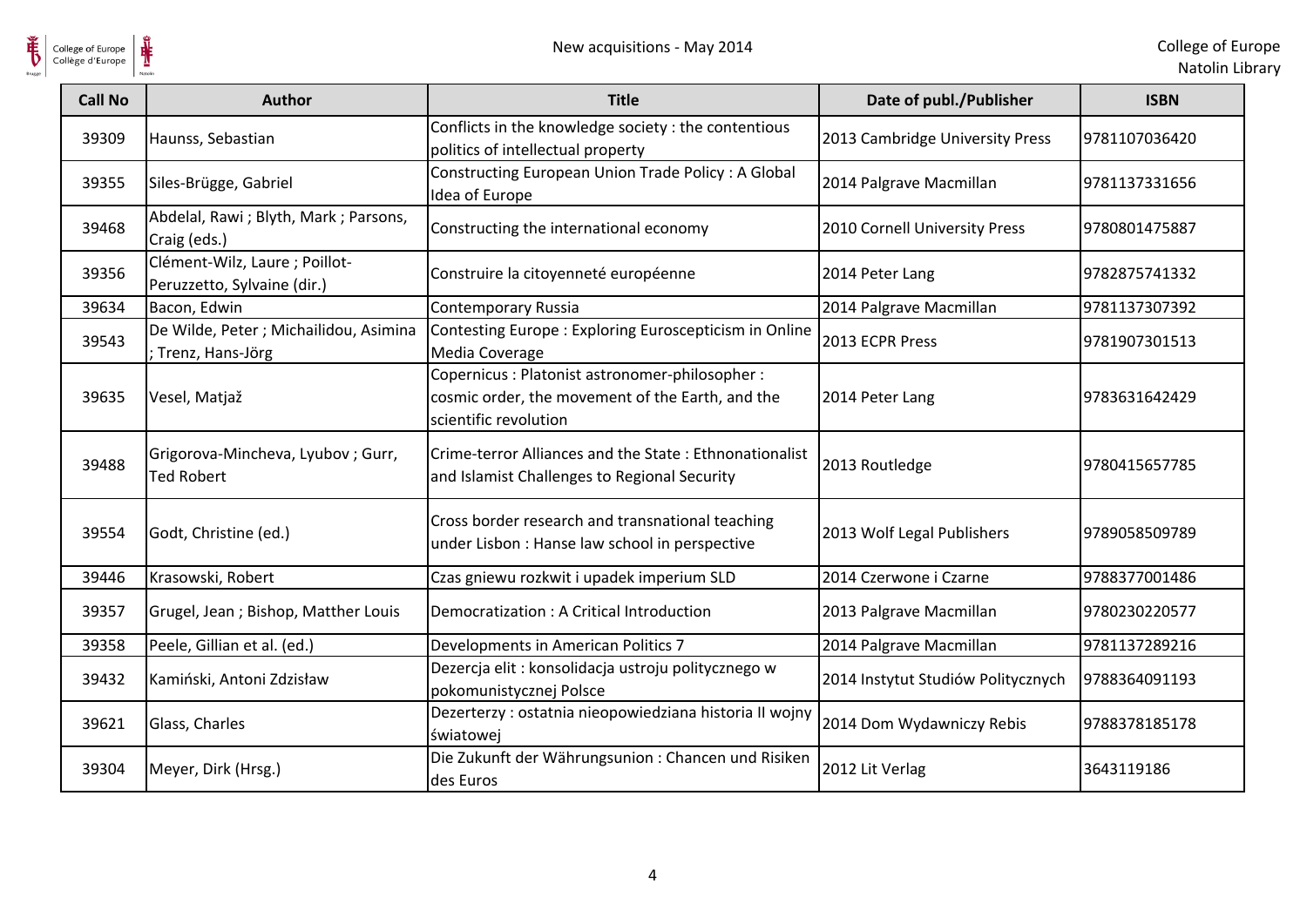

| <b>Call No</b> | <b>Author</b>                                        | <b>Title</b>                                                                                                                                                                       | Date of publ./Publisher                        | <b>ISBN</b>   |
|----------------|------------------------------------------------------|------------------------------------------------------------------------------------------------------------------------------------------------------------------------------------|------------------------------------------------|---------------|
| 39347          | Shibata, Yasuko                                      | Discrimination for the sake of the nation: the<br>discourse of the League of Polish Families against<br>"others" 2001-2007                                                         | 2013 PL Academic Research                      | 9783631641323 |
| 39310          | Beck, Ulrich ; Beck-Gernsheim,<br>Elisabeth          | Distant love : personal life in the global age                                                                                                                                     | 2014 Polity Press                              | 9780745661810 |
| 39429          | Milczanowski, Maciej; Sawicka, Zofia                 | Dwa odcienie rewolucji arabskiej: Egipt i Syria                                                                                                                                    | 2013 Wydawnictwo Napoleon V                    | 9788378891123 |
| 39587          | Lundestad, Geir                                      | East, west, north, south : international relations since<br>1945                                                                                                                   | 2014 Sage Publications                         | 9781446272756 |
| 39359          | Grudzińska-Gross, Irena; Tymowski,<br>Andrzej (eds.) | Eastern Europe: continuity and change (1987-1995)                                                                                                                                  | 2014 Peter Lang                                | 9783631647004 |
| 39360          | Arestis, Philip ; Sawyer, Malcolm C.                 | Economic and monetary union macroeconomic<br>policies : current practices and alternatives                                                                                         | 2013 Palgrave Macmillan                        | 9780230232228 |
| 39547          | Schrefler, Lorna Sarah                               | Economic Knowledge in Regulation: The Use of<br>Expertise by Independent Regulatory Agencies                                                                                       | 2013 ECPR Press                                | 9781907301452 |
| 39300          | Dumitran, Daniel ; Moga, Valer (ed.)                 | Economy and Society in Central and Eastern Europe :<br>Territory, Population, Consumption. Papers of the<br>International Conference Held in Alba Iulia, April 25th-<br>27th, 2013 | 2013 Lit Verlag                                | 9783643904454 |
| 39622          | Mieńkowska-Norkiene, Renata                          | Efektywność koordynacji polityki europejskiej w Polsce<br>model teoretyczny, ewaluacja i rekomendacje                                                                              | 2013 Oficyna Wydawnicza ASPRA-JR 9788375455120 |               |
| 39335          | Hamad, Mahmoud; Al-Anani, Khalil<br>(eds.)           | Elections and democratization in the Middle East : the<br>tenacious search for freedom, justice, and dignity                                                                       | 2014 Palgrave Macmillan                        | 9781137299246 |
| 39636          | Pál, Judith ; Popovici, Vlad (ed.)                   | Elites and politics in Central and Eastern Europe (1848-<br>1918)                                                                                                                  | 2014 Peter Lang                                | 9783631649398 |
| 39361          | Michalopoulos, Constantine                           | Emerging Powers in the WTO: Developing Countries<br>and Trade in the 21st Century                                                                                                  | 2014 Palgrave Macmillan                        | 9781137297075 |
| 39379          | Tricaud, Sabrina                                     | Entourage de Georges Pompidou (1962-1974) :<br>L'Institutions, Hommes et Pratiques                                                                                                 | 2014 Peter Lang                                | 9782875741288 |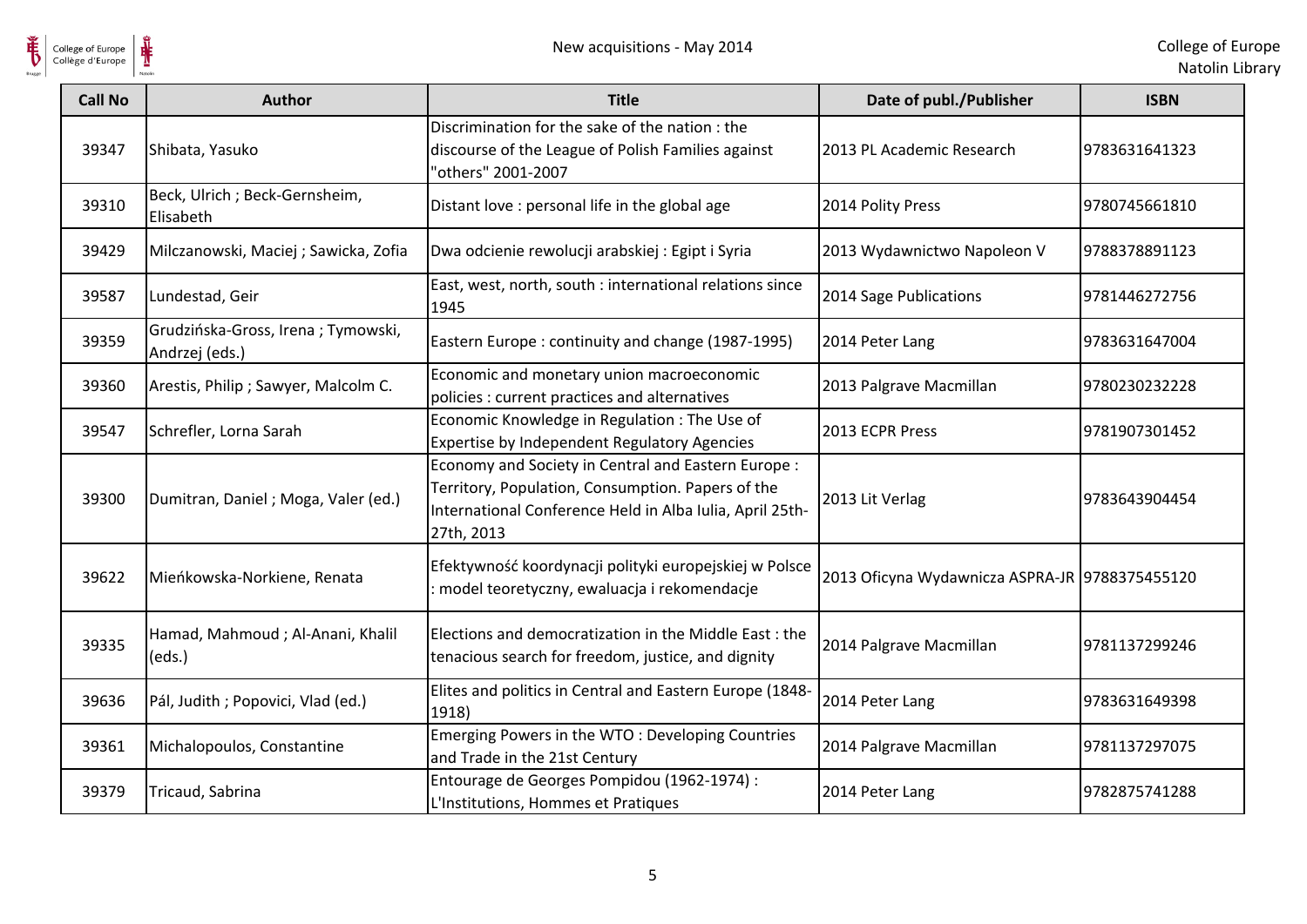

| College of Europe<br>Collège d'Europe | ⋕                                            | New acquisitions - May 2014                                                                                     |                                     | College of Eur<br>Natolin Lib |
|---------------------------------------|----------------------------------------------|-----------------------------------------------------------------------------------------------------------------|-------------------------------------|-------------------------------|
| <b>Call No</b>                        | <b>Author</b>                                | <b>Title</b>                                                                                                    | Date of publ./Publisher             | <b>ISBN</b>                   |
| 39301                                 | Drozdowicz, Zbigniew                         | Essays on European Liberalism : History and Ideology                                                            | 2013 Lit Verlag                     | 9783643904331                 |
| 39362                                 | Alekseeva, Olga ; Heinrich, Hans-Georg       | Ethnic minorities of Central and Eastern Europe in the<br>internet space : a computer-assisted content analysis | 2013 Peter Lang                     | 9783631628478                 |
| 39469                                 | Lee, Maria                                   | EU Environmental Law, Governance and Decision-<br>Making                                                        | 2014 Hart Publishing                | 9781849464215                 |
| 39588                                 | Van Vooren, Bart ; Wessel, Ramses A.         | EU external relations law : text, cases and materials                                                           | 2014 Cambridge University Press     | 9781107684300                 |
| 39312                                 | Azoulai, Loïc ; Vries, Karin de (ed.)        | EU migration law : Legal complexities and political<br>rationales                                               | 2014 Oxford University Press        | 9780198708537                 |
| 39363                                 | Spernbauer, Martina                          | EU peacebuilding in Kosovo and Afghanistan : legality<br>and accountability                                     | 2014 Martinus Nijhoff Publishers    | 9789004265707                 |
| 39364                                 | Brown, Brendan                               | Euro Crash: How Asset Price Inflation Destroys the<br><b>Wealth of Nations</b>                                  | 2014 Palgrave Macmillan             | 9781137371485                 |
| 39577                                 | Davies, Norman                               | Europe: A History                                                                                               | 2014 The Bodley Head                | 9781847922908                 |
| 39579                                 | Charter, David                               | Europe : in or out? : everything you need to know                                                               | 2014 Biteback                       | 9781849546843                 |
| 39578                                 | Simms, Brendan                               | Europe: The Struggle for Supremacy, 1453 to the<br>Present                                                      | 2014 Penguin Books                  | 9780141037172                 |
| 39583                                 | Featherstone, Kevin (ed.)                    | Europe in Modern Greek History                                                                                  | 2014 Hurst & Co Publishers          | 9781849042468                 |
| 39576                                 | Ugrešić, Dubravka                            | Europe in sepia                                                                                                 | 2014 Open Letter                    | 9781934824894                 |
| 39514                                 | Triandafyllidou, Anna; Gropas, Ruby<br>(ed.) | European immigration : a sourcebook                                                                             | 2014 Ashgate                        | 9781409453635                 |
| 39589                                 | Schunz, Simon                                | European Union Foreign Policy and the Global Climate<br>Regime                                                  | 2014 Peter Lang                     | 9782875741349                 |
| 39637                                 | Varju, Marton                                | European Union human rights law : the dynamics of<br>interpretation and context                                 | 2014 Edward Elgar                   | 9781781951736                 |
| 39515                                 | Braun, Mats                                  | Europeanization of environmental policy in the new<br>Europe: beyond conditionality                             | 2014 Ashgate                        | 9781409432944                 |
| 39447                                 | Pacześniak, Anna                             | Europeizacja polskich partii politycznych                                                                       | 2014 Wydawnictwo Naukowe<br>Scholar | 9788373836846                 |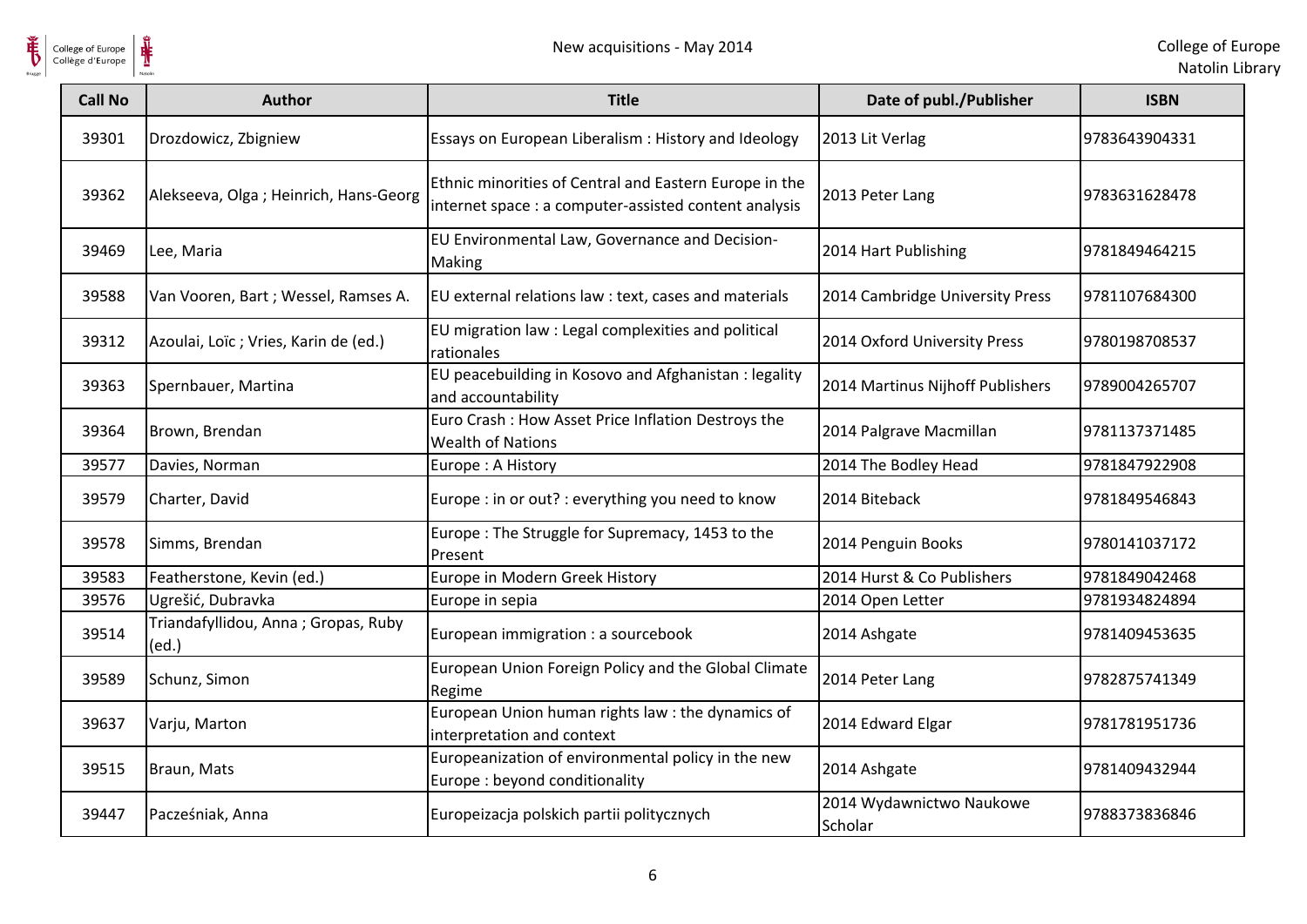

| College of Europe<br>Collège d'Europe | New acquisitions - May 2014                  |                                                                                                                                                |                                       | College of Eur<br>Natolin Lib  |
|---------------------------------------|----------------------------------------------|------------------------------------------------------------------------------------------------------------------------------------------------|---------------------------------------|--------------------------------|
| <b>Call No</b>                        | <b>Author</b>                                | <b>Title</b>                                                                                                                                   | Date of publ./Publisher               | <b>ISBN</b>                    |
| 39433                                 | Wojnicki, Jacek (red.)                       | Europejskie modele samorządu terytorialnego : stan<br>obecny i perspektywy                                                                     | 2014 Oficyna Wydawnicza ASPRA-<br>JR. | 9788375455090<br>9788363183172 |
| 39470                                 | Gould, Andrew ; Messina, Anthony M.<br>(ed.) | Europe's Contending Identities : Supranationalism,<br>Ethnoregionalism, Religion, and New Nationalism                                          | 2014 Cambridge University Press       | 9781107036338                  |
| 39345                                 | Witeska-Mlynarczyk, Anna                     | Evoking Polish memory : state, self and the Communist<br>past in transition                                                                    | 2014 Peter Lang Edition               | 9783631641637                  |
| 39617                                 | Stokwiszewski, Dariusz                       | Ewolucja polityki zagranicznej i obronnej<br>Rzeczypospolitej Polskiej w ramach euroatlantyckiego<br>systemu bezpieczeństwa w latach 1999-2013 | 2014 Akademia Obrony Narodowej        | 9788375233124                  |
| 39531                                 | Duggan, Christopher                          | Fascist Voices : An Intimate History of Mussolini's Italy                                                                                      | 2013 Vintage                          | 9780099539896                  |
| 39571                                 | Katznelson, Ira                              | Fear Itself : The New Deal and the Origins of Our Time                                                                                         | 2014 WW Norton & Company              | 9780871407382                  |
| 39590                                 | Femen                                        | Femen                                                                                                                                          | 2014 Polity Press                     | 9780745683225                  |
| 39365                                 | Jurion-de Waha, Francoise                    | Fernand Herman : La passion de l'Europe                                                                                                        | 2014 Peter Lang                       | 9782875741509                  |
| 39649                                 | Gerbes, Johannes ; Werff, Frauke van<br>der  | Fit fürs Goethe-Zertifikat A1 : Start Deutsch 1                                                                                                | 2007 Hueber                           | 9783190018727                  |
| 39650                                 | Gerbes, Johannes ; Werff, Frauke van<br>der  | Fit fürs Goethe-Zertifikat A2 : Start Deutsch 2                                                                                                | 2007 Hueber                           | 9783190018734                  |
| 39651                                 | Frey, Evelyn                                 | Fit fürs Goethe-Zertifikat B2 : Prüfungstraining                                                                                               | 2007 Hueber                           | 9783190018741                  |
| 39652                                 | Gerbes, Johannes ; Werff, Frauke van<br>der  | Fit fürs Zertifikat B1: Deutschprüfung für Erwachsene                                                                                          | 2013 Hueber                           | 9783192016516                  |
| 39471                                 | Hudson, Valerie M.                           | Foreign policy analysis: classic and contemporary<br>theory                                                                                    | 2014 Rowman & Littlefield Pub.        | 9781442220041                  |
| 39591                                 | Gillespie, Andrew                            | Foundations of economics                                                                                                                       | 2014 Oxford University Press          | 9780199674879                  |
| 39592                                 | Gillespie, Andrew                            | Foundations of economics                                                                                                                       | 2014 Oxford University Press          | 9780199674879                  |
| 39549                                 | Calomiris, Charles W.; Haber, Stephen<br>H.  | Fragile by design : the political origins of banking crises<br>and scarce credit                                                               | 2014 Princeton University Press       | 9780691155241                  |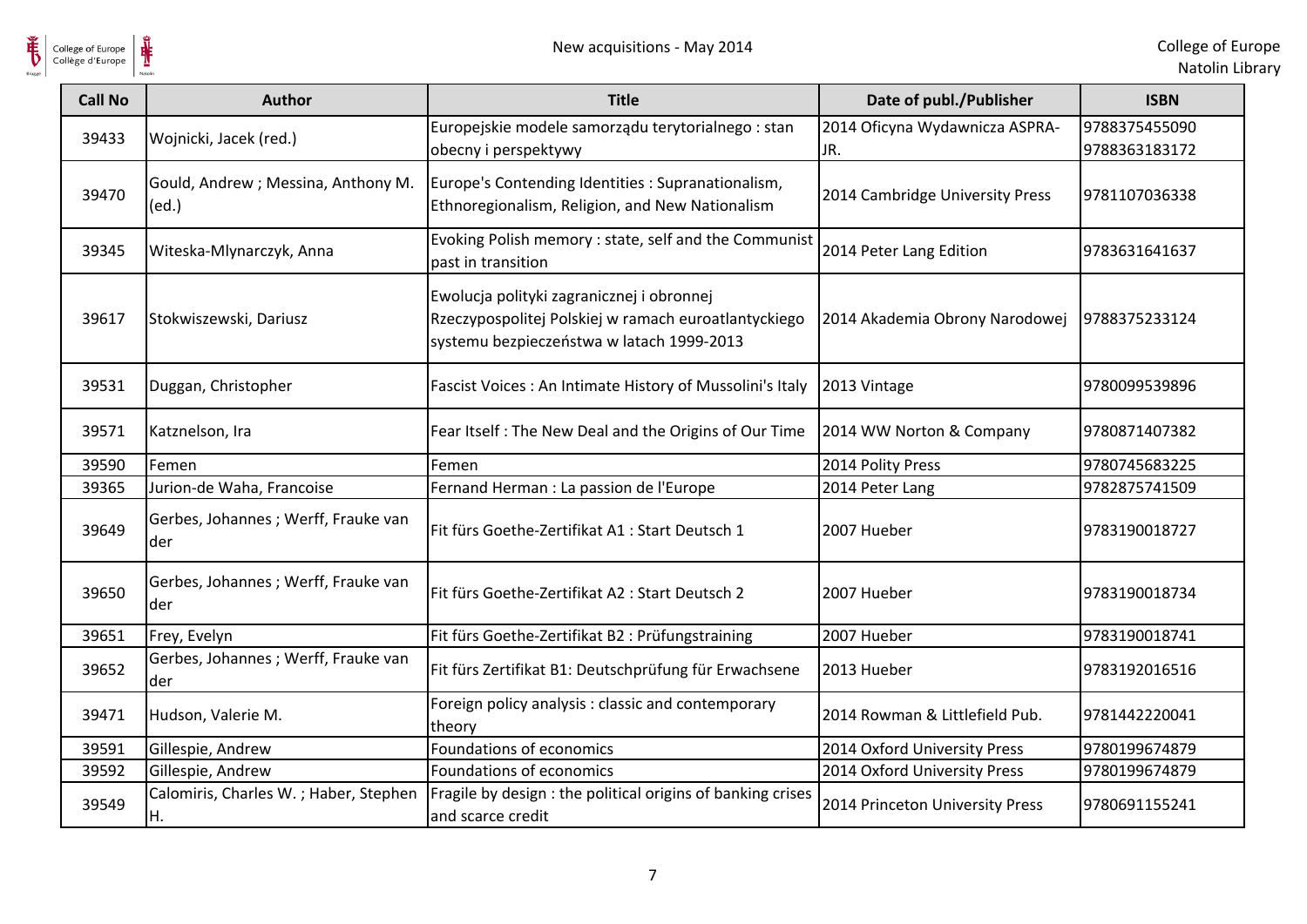

| <b>Call No</b> | <b>Author</b>                                                                   | <b>Title</b>                                                                                       | Date of publ./Publisher                                                          | <b>ISBN</b>                 |
|----------------|---------------------------------------------------------------------------------|----------------------------------------------------------------------------------------------------|----------------------------------------------------------------------------------|-----------------------------|
| 39489          | Cole, Alistair                                                                  | Francois Mitterrand : A Study in Political Leadership                                              | 2013 Routledge                                                                   | 9780415862172               |
| 39490          | Belavusau, Uladzislau                                                           | Freedom of speech : importing European and US<br>constitutional models in transitional democracies | 2013 Routledge                                                                   | 9780415816021               |
| 39480          | Wolff, Sarah ; Goudappel, Flora A. N. J.<br>; Zwaan, J. W. de Jaap Willem (ed.) | Freedom, Security and Justice after Lisbon and<br>Stockholm                                        | 2011 T.M.C. Asser Press                                                          | 9789067043175               |
| 39302          | Juhant, Janez; Zalec, Bojan (ed.)                                               | From Culture of Fear to Society of Trust                                                           | 2013 Lit Verlag                                                                  | 9783643904140               |
| 39552          | Wolff, Corinna                                                                  | Functional Representation and Democracy in the EU :<br>The European Commission and Social NGOs     | 2013 ECPR Press                                                                  | 9781907301650               |
| 39455          | Ujazdowski, Kazimierz Michał                                                    | Geneza i tożsamość Konstytucji V Republiki Francuskiej<br>: studium doktrynalno-prawne             | 2013. Ośrodek Myśli Politycznej                                                  | 9788362628551               |
| 39605          | Mierzawa, Edward Alfred                                                         | Geneza idei Unii Europejskiej : (polskie inicjatywy)                                               | 2011 Instytut Badań nad<br>Parlamentaryzmem, Naukowe<br>Wydawnictwo Piotrkowskie | 9788377260128               |
| 39369          | Lachaise, Bernard; Tricaud, Sabrina<br>(dir.)                                   | Georges Pompidou et mai 1968                                                                       | 2009 P.I.E. Peter Lang                                                           | 9789052014685               |
| 39368          | Lachaise, Bernard ; Le Béguec, Gilles ;<br>Turpin, Frédéric (dir.)              | Georges Pompidou, directeur de cabinet du général de<br>Gaulle: Juin 1958-Janvier 1959             | 2006 Peter Lang                                                                  | 9052013160<br>9789052013169 |
| 39457          | Stefański, Ryszard                                                              | Granice europejskości : analiza aksjologiczno-<br>politologiczna                                   | 2014 Wydawnictwo Naukowe<br><b>GRADO</b>                                         | 9788362941445               |
| 39545          | Moschella, Manuela; Tsingou, Eleni<br>(eds.)                                    | <b>Great Expectations, Slow Transformations Incremental</b><br>Change in Post-Crisis Regulation    | 2013 ECPR Press                                                                  | 9781907301544               |
| 39491          | Hatzivassiliou, Evanthis                                                        | Greece and the Cold War: Front Line State, 1952-1967                                               | 2011 Routledge                                                                   | 9780415512527               |
| 39553          | Panagiotarea, Eleni                                                             | Greece in the Euro : economic delinquency or system<br>failure?                                    | 2013 ECPR Press                                                                  | 9781907301537               |
| 39434          | Kozłowski, Paweł; Wojtysiak-Kotlarski,<br>Marcin (red.)                         | Grzegorz W. Kołodko i ćwierćwiecze transformacji                                                   | 2014 Wydawnictwo Naukowe<br>Scholar                                              | 9788373836907               |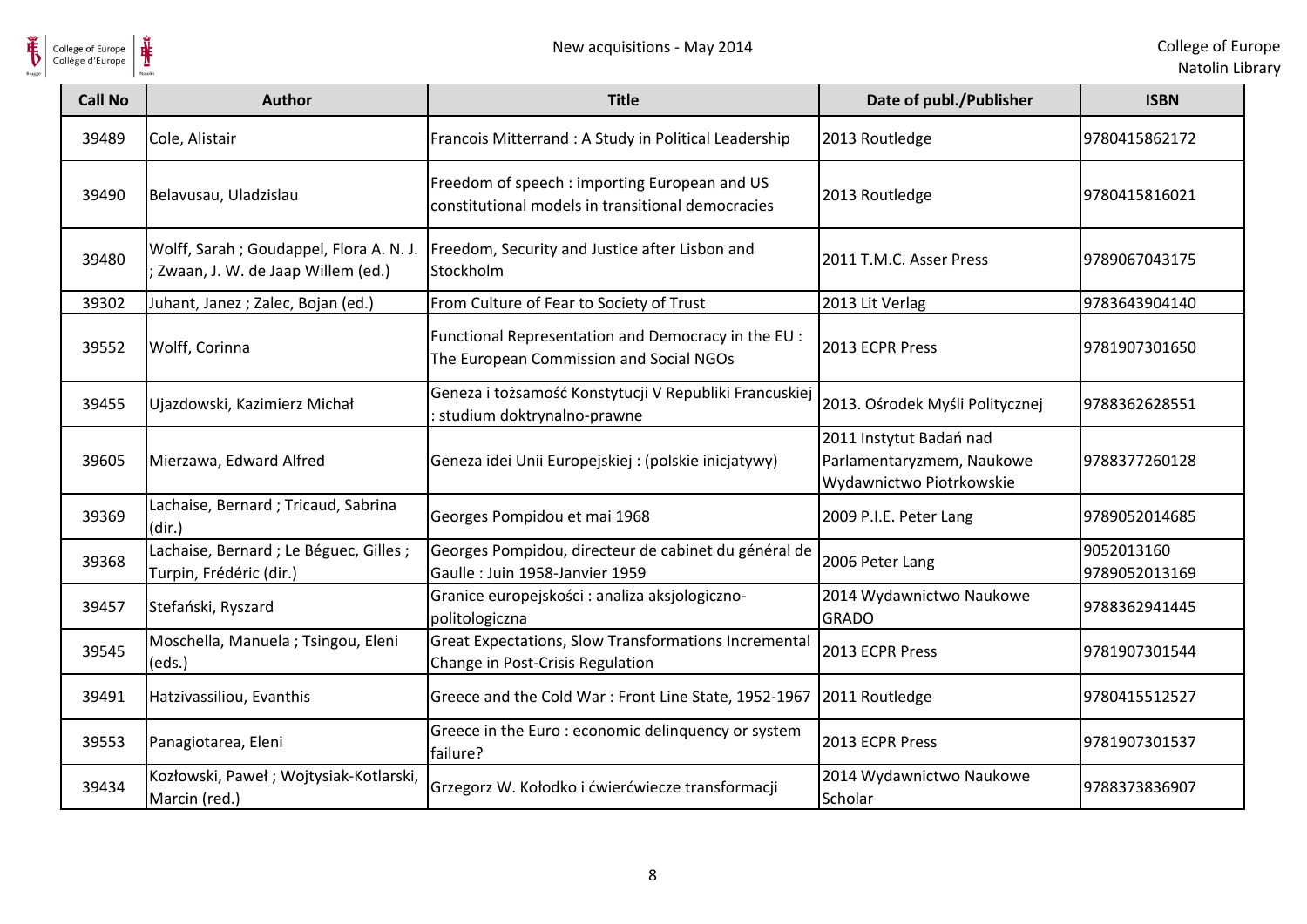

| College of Europe<br>Collège d'Europe | New acquisitions - May 2014                                           |                                                                                                                                                                                          |                                                               | College of Eur<br>Natolin Lib |
|---------------------------------------|-----------------------------------------------------------------------|------------------------------------------------------------------------------------------------------------------------------------------------------------------------------------------|---------------------------------------------------------------|-------------------------------|
| <b>Call No</b>                        | <b>Author</b>                                                         | <b>Title</b>                                                                                                                                                                             | Date of publ./Publisher                                       | <b>ISBN</b>                   |
| 39371                                 | Calhoun, Craig ; Mendieta, Eduardo ;<br>VanAntwerpen, Jonathan (eds.) | Habermas and Religion                                                                                                                                                                    | 2013 Wiley Polity Press                                       | 9780745653273                 |
| 39372                                 | Pavolini, Emmanuele ; Guillén, Ana M.<br>(eds.)                       | Health Care Systems in Europe Under Austerity :<br>Institutional Reforms and Performance                                                                                                 | 2013 Palgrave Macmillan                                       | 9780230369610                 |
| 39638                                 | Janion, Maria                                                         | Hero, conspiracy, and death : the Jewish lectures                                                                                                                                        | 2014 Peter Lang                                               | 9783631623572                 |
| 39606                                 | ; Kuzicki, Jerzy (red.)                                               | Stolarczyk, Marian ; Kawalec, Agnieszka Historia i dziedzictwo regionów w Europie Środkowo-<br>Wschodniej w XIX i XX w.                                                                  | 2011 Wydawnictwo Uniwersytetu<br>Rzeszowskiego                | 9788373386358                 |
| 39462                                 | Epsztein, Tadeusz; Gawin, Magdalena;<br>Dopart, Bogusław              | Historie Polski w XIX wieku. T. 1, Kominy, ludzie i obłoki<br>: modernizacja i kultura                                                                                                   | 2013 Wydawnictwo DiG                                          | 9788371817830                 |
| 39463                                 | Karpińska, Małgorzata et al.                                          | Historie Polski w XIX wieku. T.2, Historie polityczne. Cz.                                                                                                                               | 2012 Wydawnictwo DiG                                          | 9788371817847                 |
| 39464                                 | Wiech, Stanisław; Gąsowski, Tomasz                                    | Historie Polski w XIX wieku. T.3, Historie polityczne. Cz.                                                                                                                               | 2012 Wydawnictwo DiG                                          | 9788371817915                 |
| 39524                                 | Åslund, Anders; Dombrovskis, Valdis                                   | How Latvia came through the financial crisis                                                                                                                                             | 2011 Peterson Institute for<br><b>International Economics</b> | 9780881326024                 |
| 39492                                 | Dzehtsiarou, Kanstantsin et al. (ed.)                                 | Human rights law in Europe : the influence, overlaps<br>and contradictions of the EU and the ECHR                                                                                        | 2014 Routledge                                                | 9780415825993                 |
| 39373                                 | Bergmann, Eirikur                                                     | Iceland and the International Financial Crisis: Boom,<br><b>Bust and Recovery</b>                                                                                                        | 2014 Palgrave Macmillan                                       | 9781137331991                 |
| 39472                                 | Bottici, Chiara; Challand, Benoît                                     | Imagining Europe: myth, memory, and identity                                                                                                                                             | 2013 Cambridge University Press                               | 9781107641648                 |
| 39550                                 | Le Goff, Jacques                                                      | In search of sacred time : Jacobus de Voragine and the<br>Golden legend                                                                                                                  | 2014 Princeton University Press                               | 9780691156453                 |
| 39374                                 | Drüke, Luise                                                          | Innovations in refugee protection : a compendium of<br>UNHCR's 60 years ; including case studies on IT<br>communities, Vietnamese boatpeople, Chilean exile<br>and Namibian repatriation | 2013 Peter Lang                                               | 9783631634509                 |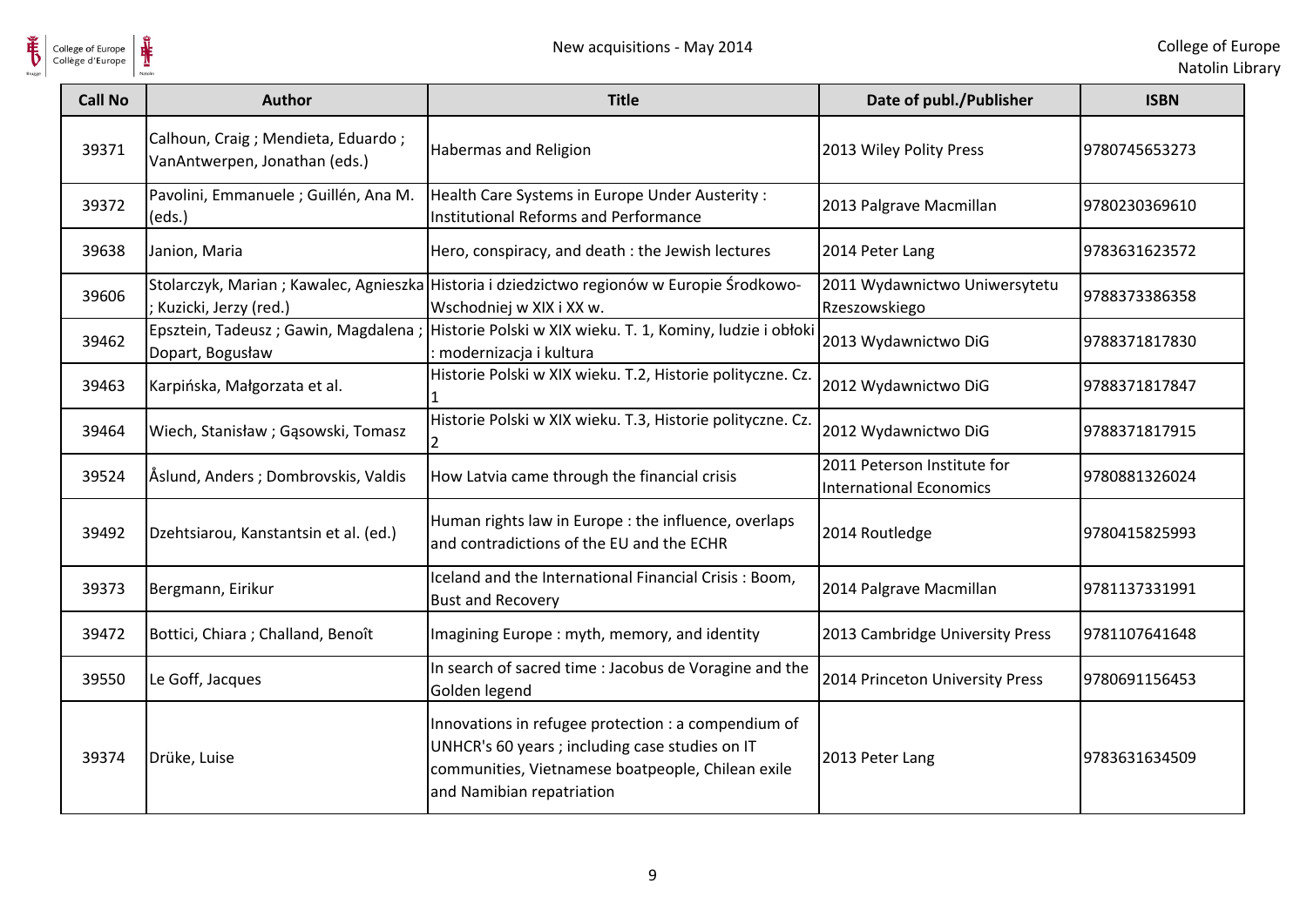

| <b>Call No</b> | <b>Author</b>                                                                       | <b>Title</b>                                                                                                                    | Date of publ./Publisher         | <b>ISBN</b>   |
|----------------|-------------------------------------------------------------------------------------|---------------------------------------------------------------------------------------------------------------------------------|---------------------------------|---------------|
| 39493          | Moury, Catherine ; Sousa, Luís de (ed.)                                             | Institutional Challenges in Post-Constitutional Europe :<br>Governing Change                                                    | 2013 Routledge                  | 9780415845144 |
| 39315          | Byers, Michael; Baker, James                                                        | International law and the Arctic                                                                                                | 2013 Cambridge University Press | 9781107042759 |
| 39494          | Mourlon-Druol, Emmanuel ; Romero,<br>Federico (ed.)                                 | International summitry and global governance : the<br>rise of the G7 and the European Council, 1974-1991                        | 2014 Routledge                  | 9780415729840 |
| 39640          | Delanty, Gerard                                                                     | Inventing Europe : Idea, Identity, Reality                                                                                      | 1995 Palgrave Macmillan         | 9780333622032 |
| 39593          | Zielonka, Jan                                                                       | Is the EU Doomed?                                                                                                               | 2014 Polity Press               | 9780745683973 |
| 39336          |                                                                                     | Sofos, Spyros A.; Tsagarousianou, Roza   Islam in Europe : public spaces and civic networks                                     | 2013 Palgrave Macmillan         | 9781137357779 |
| 39375          | Broome, André                                                                       | Issues and Actors in the Global Political Economy                                                                               | 2014 Palgrave Macmillan         | 9780230289161 |
| 39448          | Tarka, Krzysztof                                                                    | Jest tylko jedna Polska? : emigranci w służbie PRL                                                                              | 2014 Wydawnictwo LTW            | 9788375653328 |
| 39623          | Getty, J. Arch; Naumov, Oleg W.                                                     | Jeżow : Żelazna pięść Stalina : Zawrotna zbrodnicza<br>kariera Krwawego Karła                                                   | 2014 Amber                      | 9788324150601 |
| 39564          | Ugrešić, Dubravka                                                                   | Karaoke culture: essays                                                                                                         | 2011 Open Letter                | 9781934824573 |
| 39558          | Khrushchev, Sergeĭ                                                                  | Khrushchev in power: unfinished reforms, 1961-1964                                                                              | 2014 Lynne Rienner Publishers   | 9781626370326 |
| 39435          | Jarząbek, Jarosław; Szyszlak, Tomasz<br>$(\text{red.})$                             | Konflikty etniczne i wyznaniowe a problem<br>bezpieczeństwa we współczesnym świecie: wybrane<br>aspekty                         | 2014 Zakład Wydawniczy Nomos    | 9788376881669 |
| 39436          | Depczyńska, Paulina                                                                 | Kształcenie polityczne w Niemczech                                                                                              | 2014 ASPRA-JR                   | 9788375454918 |
| 39376          | Roosens, Claude ; Rosoux, Valérie-<br>Barbara; Wilde d'Estmael, Tanguy de<br>(dir.) | La politique étrangère : le modèle classique à l'épreuve 2004 PIE-Peter Lang                                                    |                                 | 9052012318    |
| 39377          | Bouquet, Stefanie                                                                   | La réglementation européenne relative à la<br>discrimination fondée sur l'âge : conséquence sur le<br>droit du travail français | 2012 Peter Lang                 | 9783034311748 |
| 39316          | Nijhuis, Dennie Oude                                                                | Labor divided in the postwar European welfare state :<br>the Netherlands and the United Kingdom                                 | 2013 Cambridge University Press | 9781107035492 |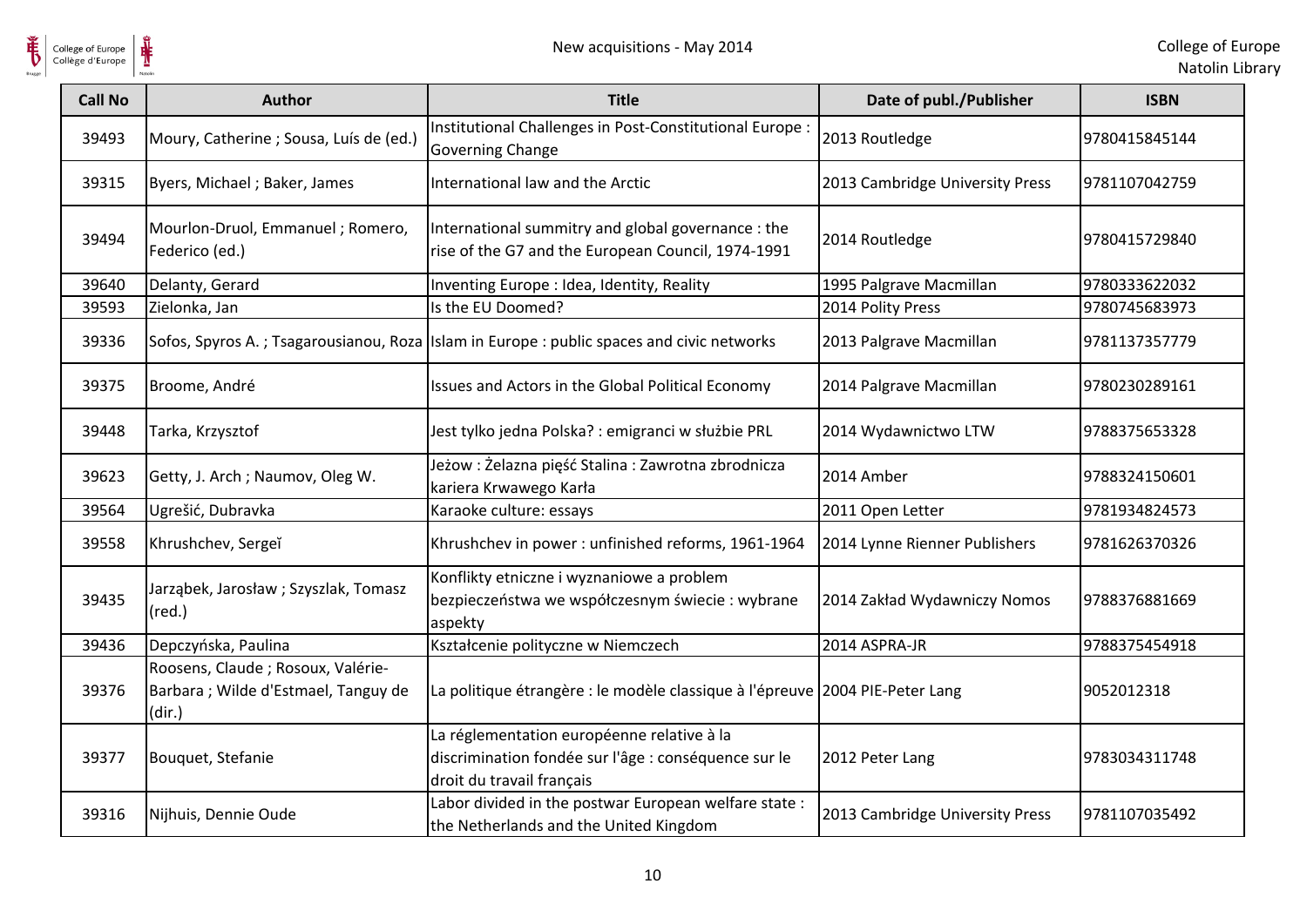

| <b>Call No</b> | Author                                                     | <b>Title</b>                                                                                                                                            | Date of publ./Publisher                                           | <b>ISBN</b>                    |
|----------------|------------------------------------------------------------|---------------------------------------------------------------------------------------------------------------------------------------------------------|-------------------------------------------------------------------|--------------------------------|
| 39378          | Margot, Daniel                                             | L'acteur européen Jean-Pascal Delamuraz : de l'usage<br>d'une Suisse rétive mais pas chétive                                                            | 2009 P.I.E. Peter Lang                                            | 9789052015873                  |
| 39380          | Perchoc, Philippe                                          | Les États baltes et le système européen (1985-2004) :<br>Être Européens et le devenir                                                                   | 2014 Peter Lang                                                   | 9782875741325                  |
| 39091          | Grandguillot, Dominique                                    | Les institutions de l'Union européenne : comment<br>fonctionne l'Europe à 28 ? Les points clés pour<br>comprendre l'Union européenne                    | 2013 Gualino-Lextenso éd.                                         | 9782297032193                  |
| 39381          | Pellon, Gaëlle ; Liégeois, Michel (dir.)                   | Les organisations régionales européennes et la gestion<br>des conflits : Vers une régionalisation de la sécurité ?                                      | 2010 Peter Lang                                                   | 9789052016634                  |
| 39566          | Derry, Margaret E. (ed.)                                   | Liberty is Dead: A Canadian in Germany, 1938                                                                                                            | 2012 Wilfrid Laurier University Press 9781554580538               |                                |
| 39405          | Charnock, Greig ; Purcell, Thomas ;<br>Ribera-Fumaz, Ramon | Limits to Capital in Spain: Crisis and Revolt in the<br>European South                                                                                  | 2014 Palgrave Macmillan                                           | 9781137319937                  |
| 39612          | Piechowicz, Michał                                         | Lobbing gospodarczy w procesie decyzyjnym Unii<br>Europejskiej                                                                                          | 2013 Wydawnictwo MADO                                             | 9788362942107                  |
| 39534          | Sterling-Folker, Jennifer                                  | Making sense of international relations theory                                                                                                          | 2013 Lynne Rienner                                                | 9781588268228                  |
| 39535          | McGilvray, Evan                                            | Man of steel and honour: General Stanisław Maczek:<br>soldier of Poland, commander of the 1st Polish<br>Armoured Division in North-West Europe, 1944-45 | 2012 Helion & Company Ltd                                         | 9781908916532                  |
| 39551          | Aitken, Jonathan                                           | Margaret Thatcher: power and personality                                                                                                                | 2014 Bloomsbury                                                   | 9781472909206                  |
| 39536          | John Campbell                                              | Margaret Thatcher. Vol. 2, The Iron Lady                                                                                                                | 2008 Vintage                                                      | 9780099516774                  |
| 39624          | Piskorski, Paweł; Majewski, Michał                         | Między nami liberałami                                                                                                                                  | 2014 Czarne i Czerwone                                            | 9788377001523                  |
| 39516          | Gallo, Ester (ed.)                                         | Migration and religion in Europe: comparative<br>perspectives on South Asian experiences                                                                | 2014 Ashgate Publishing Limited                                   | 9781409429739                  |
| 39449          | Tepli, Jerzy                                               | Moje Niemcy: wspomnienia korespondenta                                                                                                                  | 2014 Państwowy Instytut<br>Wydawniczy: Oficyna Wydawnicza<br>Rytm | 9788306033618<br>9788373995901 |
| 39427          | Sierakowska, Judyta                                        | Mołdawianie w kosmos nie lietajut biez wina                                                                                                             | 2014 Wydawnictwo Helion                                           | 9788324685141                  |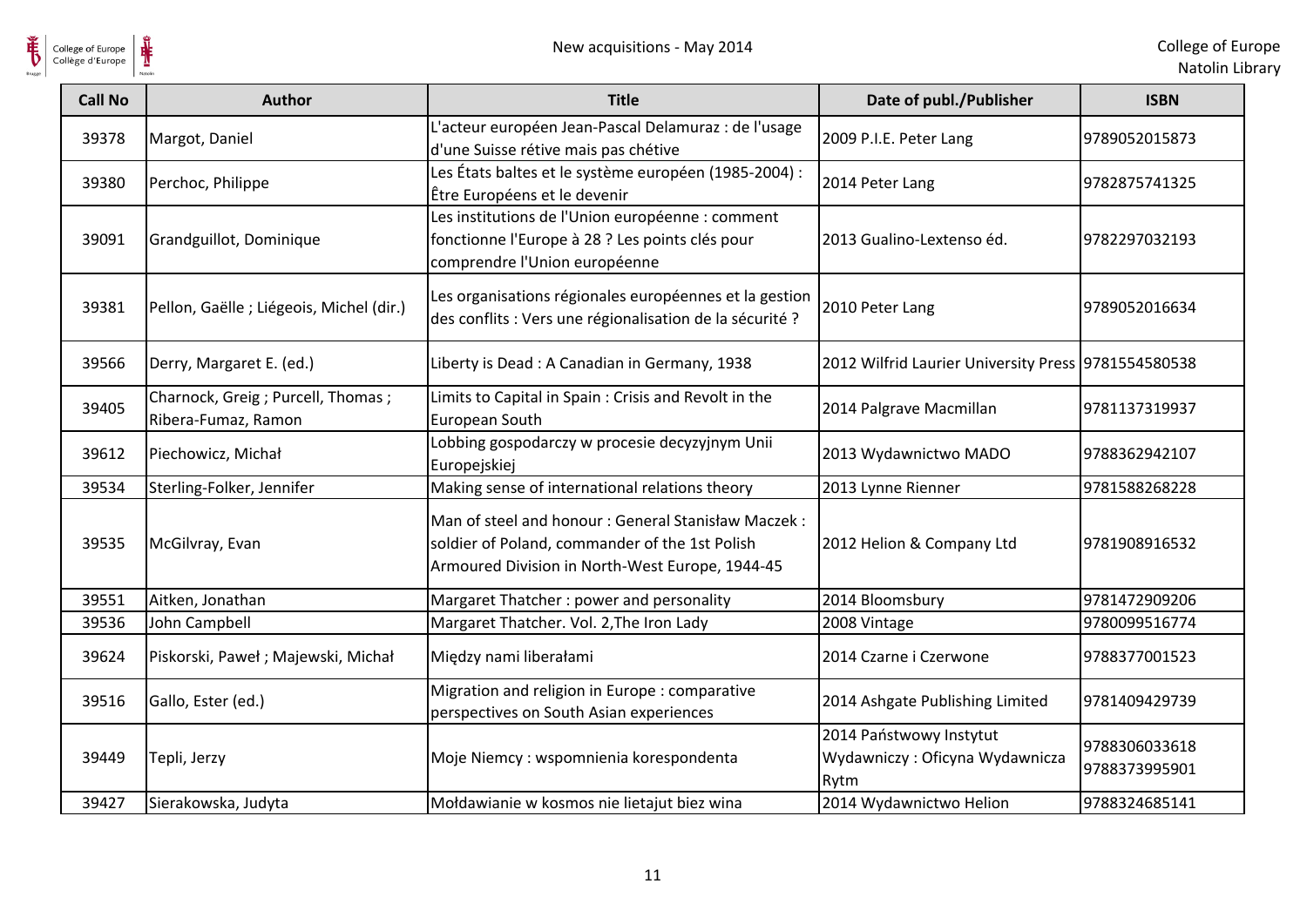

| <b>Call No</b> | Author                                                                | <b>Title</b>                                                                                           | Date of publ./Publisher               | <b>ISBN</b>   |
|----------------|-----------------------------------------------------------------------|--------------------------------------------------------------------------------------------------------|---------------------------------------|---------------|
| 39495          | The Deutsche Bundesbank (ed.)                                         | Monetary Policy Over Fifty Years: Experiences and<br>Lessons                                           | 2009 Routledge                        | 9780415743464 |
| 39555          | Caddick-Adams, Peter                                                  | Monte Cassino: Ten Armies in Hell                                                                      | 2013 Arrow Books                      | 9780099568674 |
| 39625          | Czarnecki, Ryszard                                                    | Mój kraj, mój świat                                                                                    | 2014 Zysk i S-ka Wydawnictwo          | 9788377854297 |
| 39450          | Nurowska, Maria                                                       | Mój przyjaciel zdrajca                                                                                 | 2011 Wydawnictwo W.A.B.               | 9788374149129 |
| 39437          | Modood, Tariq                                                         | Multikulturalizm                                                                                       | 2014 Wydawnictwo Nauka i<br>Innowacje | 9788363795160 |
| 39383          | Jaremba, Urszula                                                      | National judges as EU law judges : the Polish civil law<br>system                                      | 2014 Martinus Nijhoff Publishers      | 9789004254336 |
| 39496          | Alasuutari, Pertti ; Qadir, Ali (ed.)                                 | National policy-making: domestication of global trends 2014 Routledge                                  |                                       | 9780415641234 |
| 39317          | Rangelov, lavor                                                       | Nationalism and the rule of law : lessons from the<br>Balkans and beyond                               | 2014 Cambridge University Press       | 9781107012196 |
| 39517          | Makovicky, Nicolette (ed.)                                            | Neoliberalism, personhood, and postsocialism :<br>enterprising selves in changing economies            | 2014 Ashgate                          | 9781409467878 |
| 39473          | De Jong, Sijbren ; Korteweg, Rem ;<br>Polchar, Joshua ; Usanov, Artur | New Players, New Game? : The Impact of Emerging<br>Economies on Global Governance                      | 2012 Amsterdam University Press       | 9789089645487 |
| 39537          | Owen, Mark ; Maurer, Kevin                                            | No Easy Day : he Only First-hand Account of the Navy<br>Seal Mission That Killed Osama Bin Laden       | 2013 Penguin Books                    | 9781405911894 |
| 39384          | Brooker, Paul                                                         | Non-Democratic Regimes                                                                                 | 2014 Palgrave Macmillan               | 9781137305794 |
| 39631          | Zleptnig, Stefan                                                      | Non-economic objectives in WTO law : justification<br>provisions of GATT, GATS, SPS and TBT agreements | 2010 Martinus Nijhoff Publishers      | 9789004178601 |
| 39385          | Koch, Max ; Fritz, Martin (ed.)                                       | Non-Standard Employment in Europe : Paradigms,<br>Prevalence and Policy Responses                      | 2013 Palgrave Macmillan               | 9781137267153 |
| 39594          | Murphy, Mary C.                                                       | Northern Ireland and the European Union: The<br>dynamics of a changing relationship                    | 2014 Manchester University Press      | 9780719079825 |
| 39560          | Politkovskaya, Anna                                                   | Nothing but the Truth : Selected Dispatches                                                            | 2011 Vintage                          | 9780099526681 |
| 39458          | Grabowski, Waldemar (red.)                                            | Okupowana Europa : podobieństwa i różnice                                                              | 2014 Instytut Pamięci Narodowej       | 9788376296098 |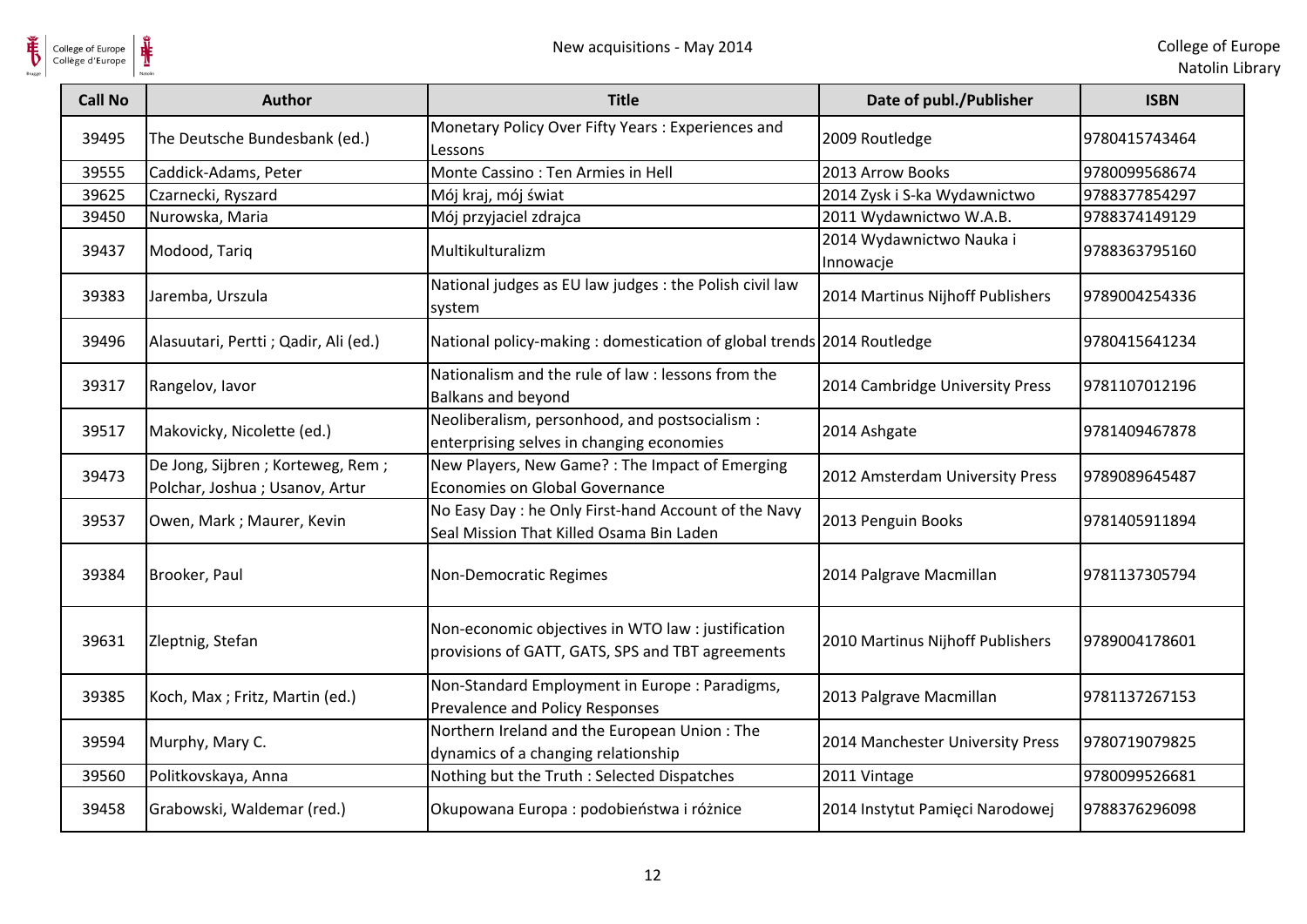

| College of Europe<br>Collège d'Europe |                                                        | New acquisitions - May 2014                                                                                             |                                                              | College of Eur<br>Natolin Lib |
|---------------------------------------|--------------------------------------------------------|-------------------------------------------------------------------------------------------------------------------------|--------------------------------------------------------------|-------------------------------|
| <b>Call No</b>                        | <b>Author</b>                                          | <b>Title</b>                                                                                                            | Date of publ./Publisher                                      | <b>ISBN</b>                   |
| 39386                                 | Jensen, Olaf; Szejnmann, Claus-<br>Christian W. (eds.) | Ordinary People as Mass Murderers : Perpetrators in<br><b>Comparative Perspectives</b>                                  | 2014 Palgrave Macmillan                                      | 9781137349330                 |
| 39595                                 | Dinan, Desmond (ed.)                                   | Origins and evolution of the European Union                                                                             | 2014 Oxford University Press                                 | 9780199570829                 |
| 39596                                 | Dinan, Desmond (ed.)                                   | Origins and evolution of the European Union                                                                             | 2014 Oxford University Press                                 | 9780199570829                 |
| 39451                                 | Migalski, Marek                                        | Parlament antyeuropejski                                                                                                | 2014 The Facto                                               | 9788361808367                 |
| 39338                                 | Bokhari, Kamran ; Senzai, Farid (eds.)                 | Political Islam in the age of democratization                                                                           | 2013 Palgrave Macmillan                                      | 9781137008046                 |
| 39387                                 | Kröger, Sandra (ed.)                                   | Political representation in the European Union:<br>democracy in a time of crisis?                                       | 2014 Routledge                                               | 9780415835145                 |
| 39611                                 | Miecznikowska, Justyna (red.)                          | Politycy europejscy XXI wieku                                                                                           | 2013 Wydawnictwo MADO                                        | 9788362942152                 |
| 39438                                 | Ciesielski, Stanisław                                  | Polityka represyjna w ZSRR w latach II wojny światowej                                                                  | 2014 Wydawnictwo Adama<br>Marszałek                          | 9788377808801                 |
| 39630                                 | Wódka, Jakub                                           | Polityka zagraniczna "nowej" Turcji : implikacje dla<br>partnerstwa transatlantyckiego                                  | 2013 Instytut Studiów Politycznych<br>Polskiej Akademii Nauk | 9788364091018                 |
| 39610                                 | Kołek, Paweł                                           | Polityka zagraniczna Holandii w latach 1945-2012                                                                        | 2013 Wydawnictwo MADO                                        | 9788362942305                 |
| 39439                                 | Jarosz, Maria (red.)                                   | Polska europejska czy narodowa                                                                                          | 2014 Oficyna Naukowa                                         | 9788364363092                 |
| 39440                                 | Balcer, Adam ; Wóycicki, Kazimierz                     | Polska na globalnej szachownicy                                                                                         | 2014 Poltext                                                 | 9788375613056                 |
| 39626                                 | Żaryn, Jan                                             | Polska na poważnie                                                                                                      | 2013 Patria Media                                            | 9788393220953                 |
| 39441                                 | Podgórzańska, Renata; Kowalewska,<br>Dorota (red.)     | Polska w Unii Europejskiej : wyzwania, możliwości,<br>ograniczenia                                                      | 2013 Europejskie Centrum<br>Edukacyjne                       | 9788362363766                 |
| 39474                                 | Helms, Ludger (ed.)                                    | Poor Leadership and Bad Governance: Reassessing<br>Presidents and Prime Ministers in North America,<br>Europe and Japan | 2014 Edward Elgar                                            | 9781781954133                 |
| 39497                                 | Kristensen, Lars (ed.)                                 | Postcommunist Film - Russia, Eastern Europe and<br>World Culture: Moving Images of Postcommunism                        | 2013 Routledge                                               | 9780415731317                 |
| 39604                                 | Nowicki, Ryszard                                       | Powojenna ochrona zbiorów bibliotecznych w Polsce w 2013 Wydawnictwo Uniwersytetu<br>latach 1944-1955 : wybór źródeł    | Kazimierza Wielkiego                                         | 9788370969349                 |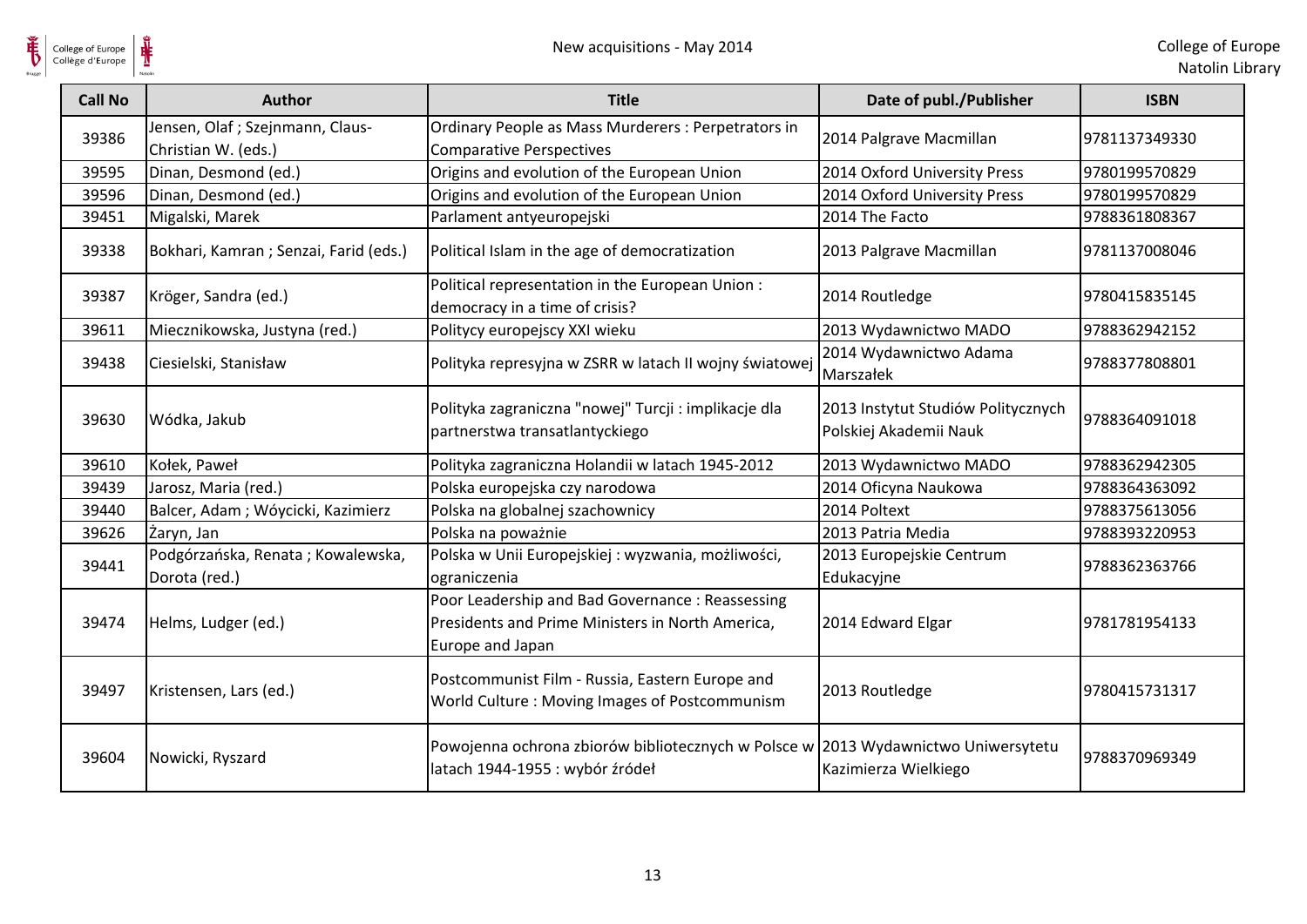

| <b>Call No</b> | <b>Author</b>                                              | <b>Title</b>                                                                                              | Date of publ./Publisher                        | <b>ISBN</b>   |
|----------------|------------------------------------------------------------|-----------------------------------------------------------------------------------------------------------|------------------------------------------------|---------------|
| 39556          | Crum, Ben ; Fossum, John Erik (ed.)                        | Practices of Inter-parliamentary Coordination in<br>International Politics: The European Union and Beyond | 2013 ECPR Press                                | 9781907301308 |
| 39608          | Puszczewicz, Agnieszka                                     | Proces integracji Chorwacji z Unią Europejską                                                             | 2013 Wydawnictwo Naukowe<br><b>GRADO</b>       | 9788362941520 |
| 39442          | Antczak-Barzan, Anna (red.)                                | Projekt "Polska" - silne i bezpieczne państwo?                                                            | 2014 Vizja Press & IT                          | 9788362855216 |
| 39609          | Kasińska-Metryka, Agnieszka;<br>Pastuszka, Sławomir (red.) | Promocja regionów w warunkach integracji<br>europejskiej : zarys problematyki                             | 2014 Wydawnictwo Adam<br>Marszałek             | 9788377809242 |
| 39498          | Burnell, Peter ; Gerrits, Andre (ed.)                      | Promoting Party Politics in Emerging Democracies                                                          | 2013 Routledge                                 | 9780415850209 |
| 39388          | Owen, Bernard; Rodriguez-McKey,<br>Maria                   | Proportional Western Europe : the Failure of<br>Governance                                                | 2013 Palgrave Macmillan                        | 9781137353870 |
| 39655          | Baier, Gabi ; Dittrich, Roland                             | Prüfungstraining Goethe-Zertifikat B2 Buch + Audio-CD 2007. Cornelsen,                                    |                                                | 9783060205301 |
| 39607          | Zakrocki, Maciej                                           | Przepustka do Europy                                                                                      | 2014 Elipsa                                    | 9788371519970 |
| 39616          | Tereszkiewicz, Filip (red.)                                | Przyszłość Europy: polska perspektywa                                                                     | 2014 Kancelaria Prezydenta RP                  | 9788393119196 |
| 39538          | Arutunyan, Anna                                            | Putin Mystique : Inside Russia's power cult                                                               | 2014 Skyscraper Publications                   | 9780992627027 |
| 39597          | Herpen, Marcel van                                         | Putin's wars : the rise of Russia's new imperialism                                                       | 2014 Rowman & Littlefield                      | 9781442231375 |
| 39584          | Roberts, Elizabeth                                         | Realm of the Black Mountain: A History of<br>Montenegro                                                   | 2007 C Hurst & Co Publishers Ltd               | 1850657718    |
| 39499          | Autio-Sarasmo, Sari ; Miklóssy, Katalin<br>(ed.)           | <b>Reassessing Cold War Europe</b>                                                                        | 2013 Routledge                                 | 9780415837934 |
| 39346          | Kurczewski, Jacek (ed.)                                    | Reconcilation in bloodlands : assessing actions and<br>outcomes in contemporary Central-Eastern Europe    | 2014 Peter Lang Edition                        | 9783631645024 |
| 39389          | Raileanu-Szeles, Monica (ed.)                              | Re-examining EU policies in a global perspective :<br>scenarios for future developments                   | 2013 Palgrave Macmillan                        | 9781137307057 |
| 39390          | Simpson, Patricia Anne                                     | Re-imagining the European family: cultures of<br>immigration                                              | 2013 Palgrave Macmillan                        | 9781137371836 |
| 39627          | Grabowiec, Piotr                                           | Religia obywatelska jako teoretyczna propozycja<br>integracji politycznej Wspólnoty Europejskiej          | 2013 Wydawnictwo Uniwersytetu<br>Wrocławskiego | 9788322933398 |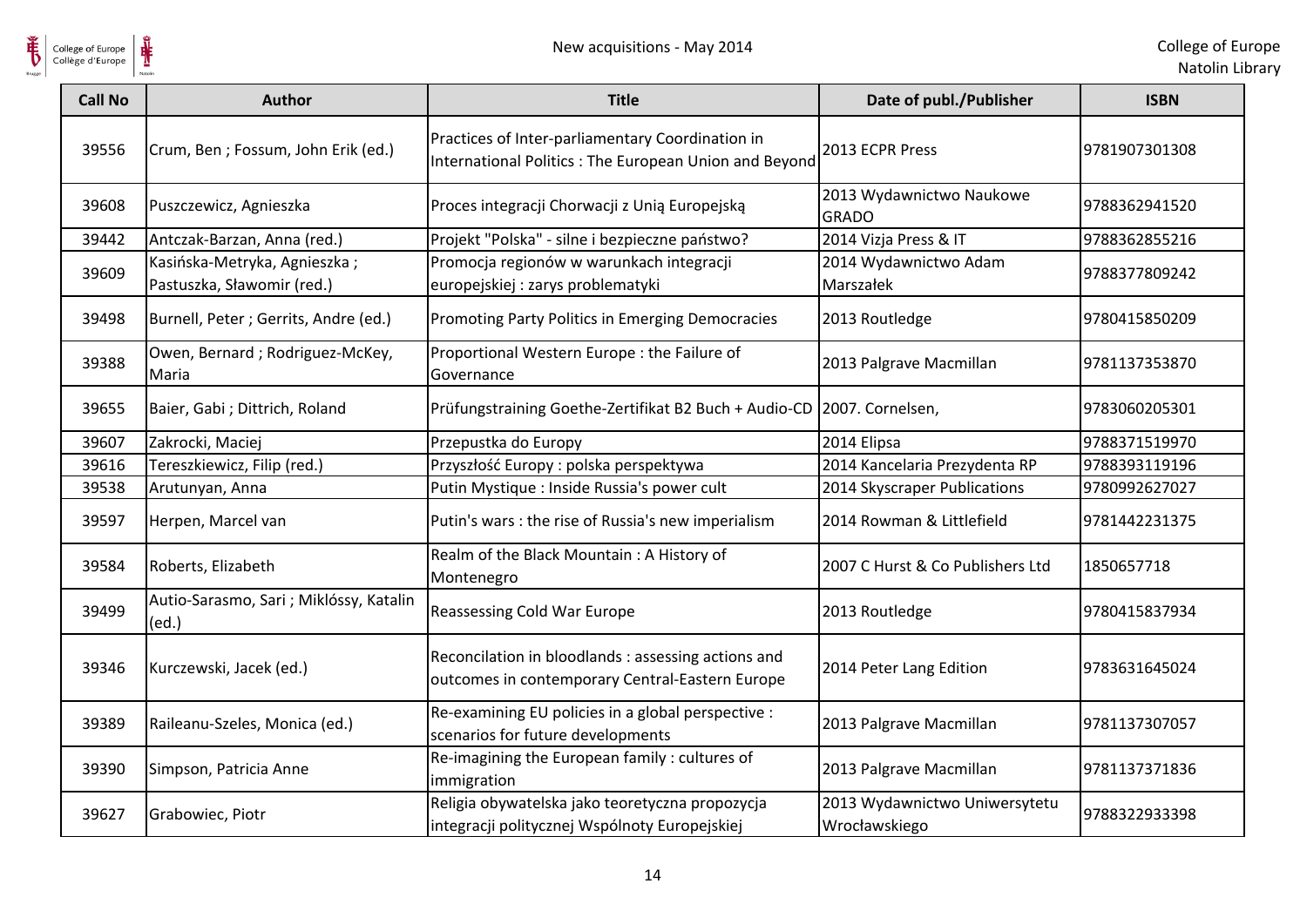



| <b>Call No</b> | <b>Author</b>                                             | <b>Title</b>                                                                                                                                                                    | Date of publ./Publisher         | <b>ISBN</b>   |
|----------------|-----------------------------------------------------------|---------------------------------------------------------------------------------------------------------------------------------------------------------------------------------|---------------------------------|---------------|
| 39641          | Chetail, Vincent ; Bauloz, Céline (ed.)                   | Research handbook on international law and migration 2014 Edward Elgar                                                                                                          |                                 | 9780857930040 |
| 39544          | Kinneging, Andreas (ed.)                                  | Rethinking Europe's Constitution                                                                                                                                                | 2007 Wolf Legal Publishers      | 9789058502612 |
| 39598          | Majone, Giandomenico                                      | Rethinking the Union of Europe Post-crisis : Has<br>Integration Gone Too Far?                                                                                                   | 2014 Cambridge University Press | 9781107694798 |
| 39391          | Marian, Cosmin Gabriel                                    | Romanian parliamentary elections, 1990-2012 :<br>stability and stir                                                                                                             | 2013 Peter Lang                 | 9783631647820 |
| 39539          | Campbell, John                                            | Roy Jenkins : A Well-Rounded Life                                                                                                                                               | 2014 Vintage                    | 9780224087506 |
| 39613          | Orzechowski, Marek; Verheugen,<br>Günter                  | Rozszerzenie Unii 2004 : komisarz Verheugen o<br>kulisach historycznej decyzji                                                                                                  | 2014 Bellona                    | 9788311131859 |
| 39500          | Denisova, Liubov; ed. and translated<br>by Mukhina, Irina | Rural Women in the Soviet Union and Post-Soviet<br>Russia                                                                                                                       | 2013 Routledge                  | 9780415838115 |
| 39540          | Tolstrup, Jakob                                           | Russia vs. the EU : the competition for influence in post-<br>Soviet states                                                                                                     | 2014 Lynne Rienner Publishers   | 9781935049937 |
| 39518          | Godzimirski, Jakub M. (ed.)                               | Russian energy in a changing world : what is the<br>outlook for the hydrocarbons superpower?                                                                                    | 2013 Ashgate                    | 9781409470281 |
| 39501          | McCann, Leo (ed.)                                         | Russian Transformations: Challenging the Global<br>Narrative                                                                                                                    | 2012 Routledge                  | 9780415654142 |
| 39502          | Omel'Chenko, Elena                                        | Pilkington, Hilary; Garifzianova, Al'Bina Russia's Skinheads: Exploring and Rethinking<br><b>Subcultural Lives</b>                                                              | 2012 Routledge                  | 9780415634564 |
| 39392          | Spechinski, Laetitia                                      | Russie-UE : la naissance d'un partenariat stratégique :<br>la transformation de la politique étrangère russe (1991-2011 P.I.E. Peter Lang<br>2000)                              |                                 | 9789052017884 |
| 39628          | Gorbačev, Mihail Sergeevič                                | Sam ze wspomnieniami                                                                                                                                                            | 2014 Świat Książki              | 9788379432431 |
| 39642          | Frese, Michael J.                                         | Sanctions in EU Competition Law : Principles and<br>Practice                                                                                                                    | 2014 Hart Publishing            | 9781849465182 |
| 39393          | Govaere, Inge; Hanf, Dominik (ed.)                        | Scrutinizing Internal and External Dimensions of<br>European Law = Les dimensions internes et externes<br>du droit européen à l'épreuve. Liber Amicorum Paul<br>Demaret. Vol. 1 | 2013 P.I.E. Peter Lang          | 9782875740854 |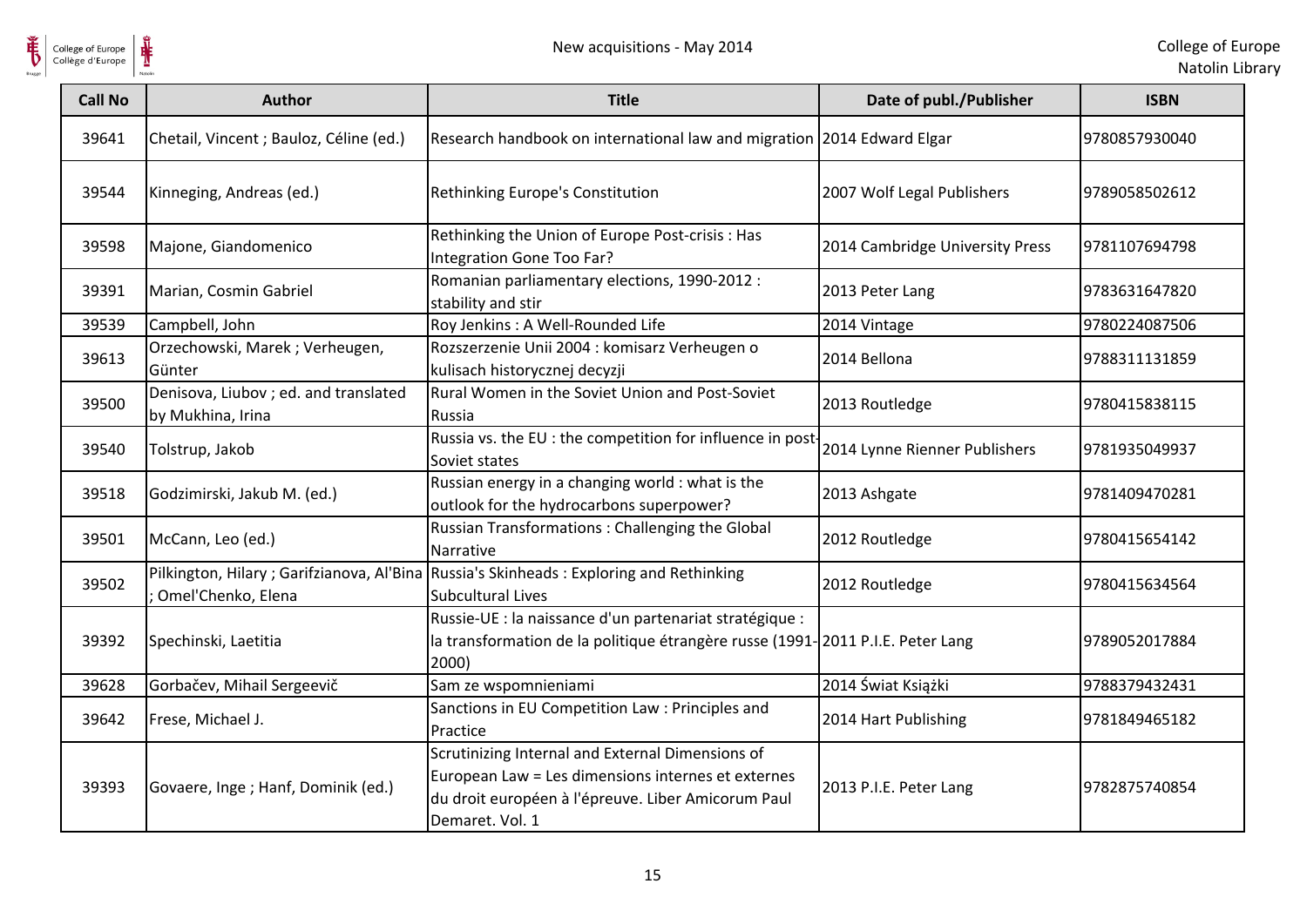

| <b>Call No</b> | <b>Author</b>                                | <b>Title</b>                                                                                                                                                                    | Date of publ./Publisher                                                                       | <b>ISBN</b>   |
|----------------|----------------------------------------------|---------------------------------------------------------------------------------------------------------------------------------------------------------------------------------|-----------------------------------------------------------------------------------------------|---------------|
| 39394          | Govaere, Inge; Hanf, Dominik (ed.)           | Scrutinizing Internal and External Dimensions of<br>European Law = Les dimensions internes et externes<br>du droit européen à l'épreuve. Liber Amicorum Paul<br>Demaret. Vol. 2 | 2013 P.I.E. Peter Lang                                                                        | 9782875740854 |
| 39519          | Kanet, Roger E.; Piet, Rémi (ed.)            | Shifting priorities in Russia's foreign and security policy 2014 Ashgate                                                                                                        |                                                                                               | 9781409454151 |
| 39443          | Schulz, Martin                               | Skrępowany olbrzym: Ostatnia szansa Europy                                                                                                                                      | 2014 Muza                                                                                     | 9788377587508 |
| 39444          | Goszczyński, Wojciech                        | Smak zmiany : nowe formy społecznej organizacji<br>rolnictwa i konsumpcji żywności w Unii Europejskiej                                                                          | 2014 Wydawnictwo Naukowe<br>Scholar                                                           | 9788373837072 |
| 39459          | Mendelson, B.J.                              | Social media to ściema                                                                                                                                                          | 2014 One Press                                                                                | 9788324675005 |
| 39395          | Kansikas, Suvi                               | Socialist countries face the European Community :<br>Soviet-bloc controversies over East-West trade                                                                             | 2014 Peter Lang                                                                               | 9783631648025 |
| 39599          | Giddens, Anthony ; Sutton, Philip W          | Sociology                                                                                                                                                                       | 2013 Polity Press                                                                             | 9780745652931 |
| 39600          | Giddens, Anthony: Sutton, Philip W.<br>(ed.) | Sociology: introductory readings                                                                                                                                                | 2010 Polity Press                                                                             | 9780745648842 |
| 39396          | Tortella, Gabriel ; García Ruiz, José Luis   | Spanish money and banking : a history                                                                                                                                           | 2013 Palgrave Macmillan                                                                       | 9780230347656 |
| 39503          | Pons, Silvio                                 | Stalin and the Inevitable War: 1936-1941                                                                                                                                        | 2014 Routledge                                                                                | 9780415861755 |
| 39340          | (eds.)                                       | Christie, Kenneth; Masad, Mohammad State formation and identity in the Middle East and<br>North Africa                                                                          | 2013 Palgrave Macmillan                                                                       | 9781137369598 |
| 39397          | Strumia, Francesca                           | Supranational citizenship and the challenge of diversity<br>: immigrants, citizens, and member states in the EU                                                                 | 2013 Martinus Nijhoff Publishers                                                              | 9789004260559 |
| 39504          | Cummings, Sally N. (ed.)                     | Symbolism and Power in Central Asia: Politics of the<br>Spectacular                                                                                                             | 2012 Routledge                                                                                | 9780415815970 |
| 39615          | Fiszer, Józef                                | System euroatlantycki przed i po zakończeniu zimnej<br>wojny : istota, cele i zadania oraz rola w budowie<br>nowego ładu globalnego                                             | 2013 Instytut Studiów Politycznych<br>Polskiej Akademii Nauk: Dom<br><b>Wydawniczy Elipsa</b> | 9788364091100 |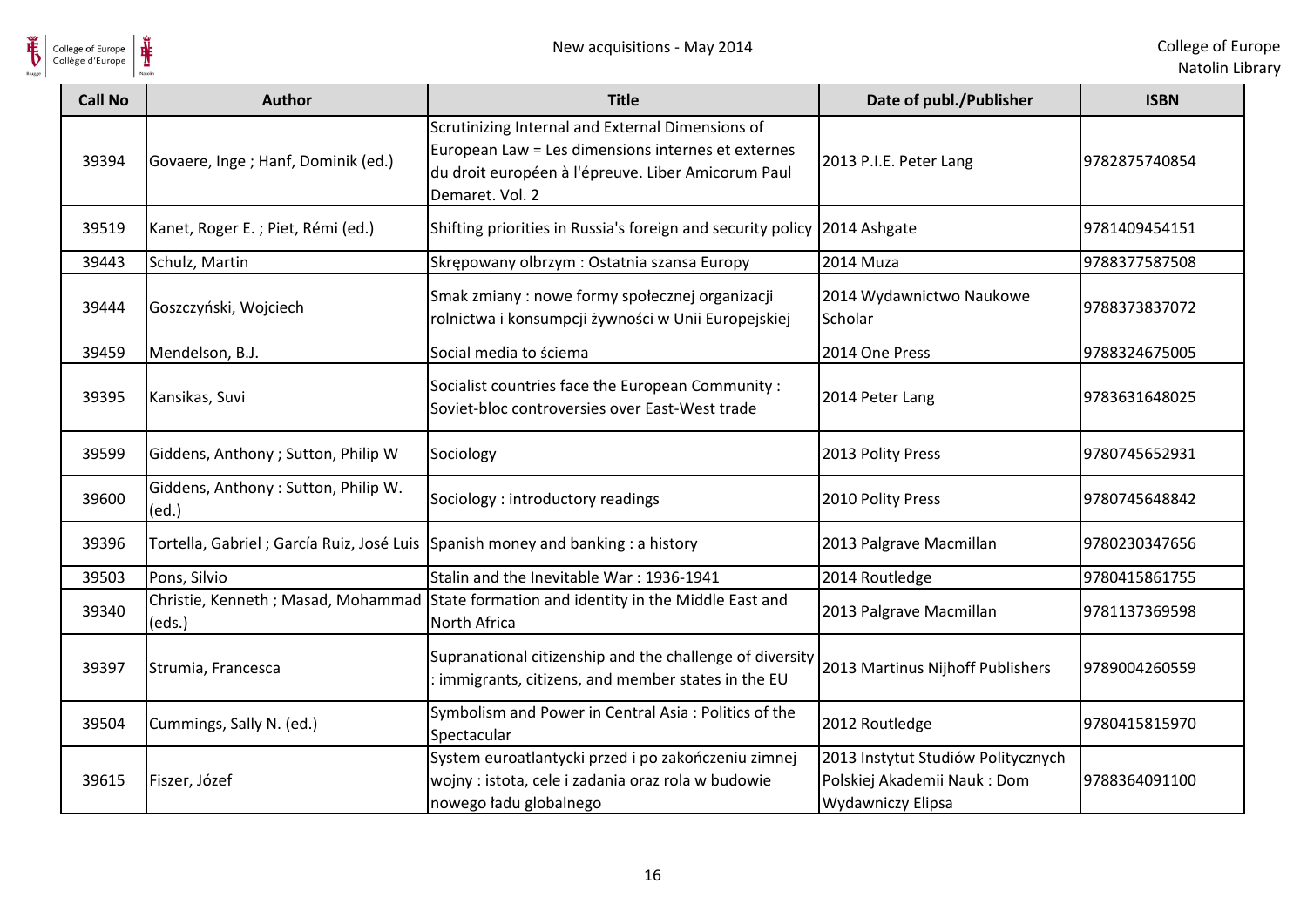

| <b>Call No</b> | <b>Author</b>                                                   | <b>Title</b>                                                                                                    | Date of publ./Publisher                                      | <b>ISBN</b>   |
|----------------|-----------------------------------------------------------------|-----------------------------------------------------------------------------------------------------------------|--------------------------------------------------------------|---------------|
| 39614          | Olszewski, Paweł                                                | System euroatlantycki w świetle agendy<br>bezpieczeństwa Unii Europejskiej i Stanów<br>Zjednoczonych            | 2013 Instytut Studiów Politycznych<br>Polskiej Akademii Nauk | 9788364091094 |
| 39629          | Składowski, Konrad                                              | System rządów w Republice Chorwacji                                                                             | 2013 Wydawnictwo Uniwersytetu<br>Łódzkiego                   | 9788375259513 |
| 39460          | Modzelewski, Witold                                             | Szkice polsko-rosyjskie (lata 2010-2014)                                                                        | 2014 Instytut Studiów Podatkowych 9788363591724              |               |
| 39475          | McDermott, Kevin; Stibbe, Matthew<br>(ed.)                      | The 1989 Revolutions in Central and Eastern Europe:<br>From Communism to Pluralism                              | 2013 Manchester University Press                             | 9780719085277 |
| 39398          | Evans, Jocelyn ; Ivaldi, Gilles                                 | The 2012 French Presidential Elections : The Inevitable<br>Alternation                                          | 2013 Palgrave Macmillan                                      | 9781137011633 |
| 39399          | Castles, Stephen ; de Haas, Hein ;<br>Miller, Mark J.           | The Age of Migration : International Population<br>Movements in the Modern World                                | 2014 Palgrave Macmillan                                      | 9780230355774 |
| 39574          | Admati, Anat; Hellwig, Martin                                   | The Bankers' New Clothes: What's Wrong with<br>Banking and What to Do About it                                  | 2014 Princeton University Press                              | 9780691162386 |
| 39575          | Steil, Benn                                                     | The Battle of Bretton Woods: John Maynard Keynes,<br>Harry Dexter White, and the Making of a New World<br>Order | 2014 Princeton University Press                              | 9780691162379 |
| 39582          | Gaddis, John Lewis                                              | The Cold War                                                                                                    | 2007 Penguin Books                                           | 9780141025322 |
| 39633          | Adams, Maurice ; Fabbrini, Federico ;<br>Larouche, Pierre (ed.) | The Constitutionalization of European Budgetary<br>Constraints                                                  | 2014 Hart Publishing                                         | 9781849465809 |
| 39528          | Grehan, John; Mace, Martin                                      | The Crimean war : rare photographs from wartime<br>archives                                                     | 2013 Pen & Sword Military                                    | 9781781593837 |
| 39529          | Berlin, Isaiah                                                  | The Crooked Timber of Humanity: Chapters in the<br>History of Ideas                                             | 2013 Pimlico                                                 | 9781845952082 |
| 39530          | Van der Bijl, Nicholas                                          | The Cyprus Emergency: The Divided Island 1955 -<br>1974                                                         | 2014 Pen & Sword Military                                    | 9781783462162 |
| 39601          | Serrano, Omar                                                   | The domestic sources of European foreign policy :<br>defence and enlargement                                    | 2013 Amsterdam University Press                              | 9789089645104 |
| 39476          | Unger, Brigitte                                                 | The economic and legal effectiveness of the European<br>Union's anti-money laundering policy                    | 2014 Edward Elgar                                            | 9781783472765 |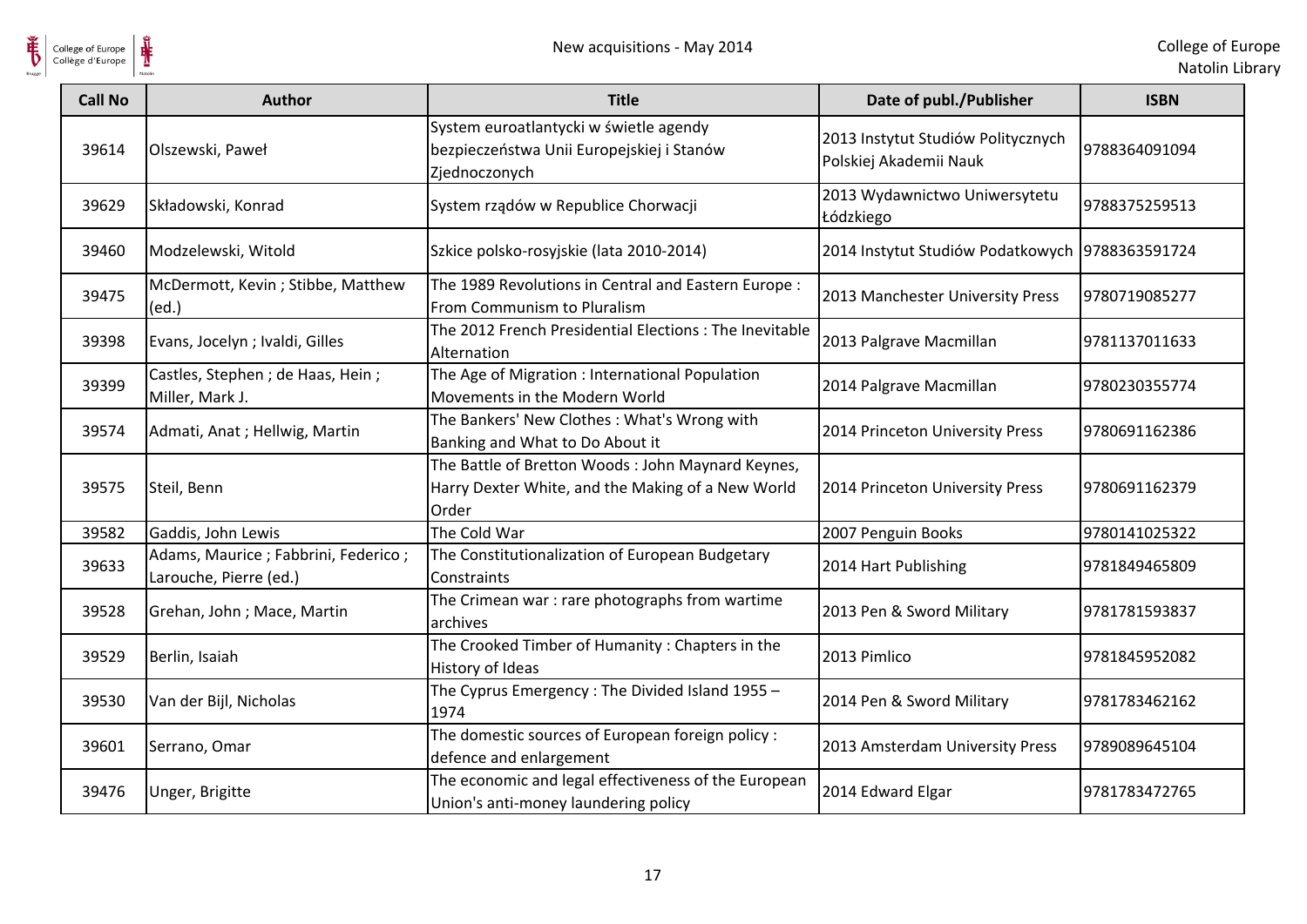

| <b>Call No</b> | Author                                                         | <b>Title</b>                                                                                      | Date of publ./Publisher           | <b>ISBN</b>   |
|----------------|----------------------------------------------------------------|---------------------------------------------------------------------------------------------------|-----------------------------------|---------------|
| 39311          | Peers, Steve et al. (ed.)                                      | The EU Charter of Fundamental Rights: A Commentary 2014 Hart Publishing                           |                                   | 9781849463089 |
| 39400          | Liddle, Roger                                                  | The Europe Dilemma: Britain and the Drama of EU<br>Integration                                    | 2014 I.B.Tauris & Co              | 9781780762234 |
| 39401          | Laschi, Giuliana (ed.)                                         | The European Community and the World: A Historical<br>Perspective                                 | 2014 P.I.E. Peter Lang            | 9782875741356 |
| 39402          | Peen Rodt, Annemarie                                           | The European Union and military conflict management<br>defining, evaluating and achieving success | 2014 Routledge                    | 9780415714785 |
| 39303          | Timmermann, Heiner (ed.)                                       | The Future a Memory: The Cold War and Intelligence<br>Services - Aspects                          | 2013 Lit Verlag                   | 9783643904423 |
| 39325          | Cabanes, Bruno                                                 | The Great War and the Origins of Humanitarianism,<br>1918-1924                                    | 2014 Cambridge University Press   | 9781107604834 |
| 39477          | Boender, Barbara ; Have, Wichert ten<br>(eds.)                 | The Holocaust and other genocides : an introduction                                               |                                   | 9789089643810 |
| 39639          | Baimbridge, Mark; Burkitt, Brian;<br>Whyman, Philip (eds.)     | The Impact of the Euro: Debating Britain's Future                                                 | 2000 Palgrave Macmillan           | 9780333778470 |
| 39403          | Stiglitz, Joseph E.; Lin, Justin Yifu (ed.)                    | The Industrial Policy Revolution I: The Role of<br>Government Beyond Ideology                     | 2013 Palgrave Macmillan           | 9781137374523 |
| 39404          | Stiglitz, Joseph E.; Lin, Justin Yifu;<br>Patel, Ebrahim (ed.) | The Industrial Policy Revolution II : Africa in the Twenty<br><b>First Century</b>                | 2013 Palgrave Macmillan           | 9781137374509 |
| 39565          | Kettenacker, Lothar ; Riotte, Torsten<br>(ed.)                 | The Legacies of Two World Wars: European Societies<br>in the Twentieth Century                    | 2014 Berghahn Books               | 9781782381150 |
| 39505          | Horvath, Robert                                                | The Legacy of Soviet Dissent: Dissidents,<br>Democratisation and Radical Nationalism in Russia    | 2012 Routledge                    | 9780415649681 |
| 39567          | Gold, Ben-Zion                                                 | The Life of Jews in Poland before the Holocaust: A<br>Memoir                                      | 2014 University of Nebraska Press | 9780803271753 |
| 39341          | Phares, Walid                                                  | The lost spring : U.S. policy in the Middle East and the<br>catastrophes to avoid                 | 2014 Palgrave Macmillan           | 9781137279033 |
| 39506          | Wiesner, Claudia ; Schmidt-Gleim,<br>Meike (eds.)              | The meanings of Europe: changes and exchanges of a<br>contested concept                           | 2014 Routledge                    | 9780415857062 |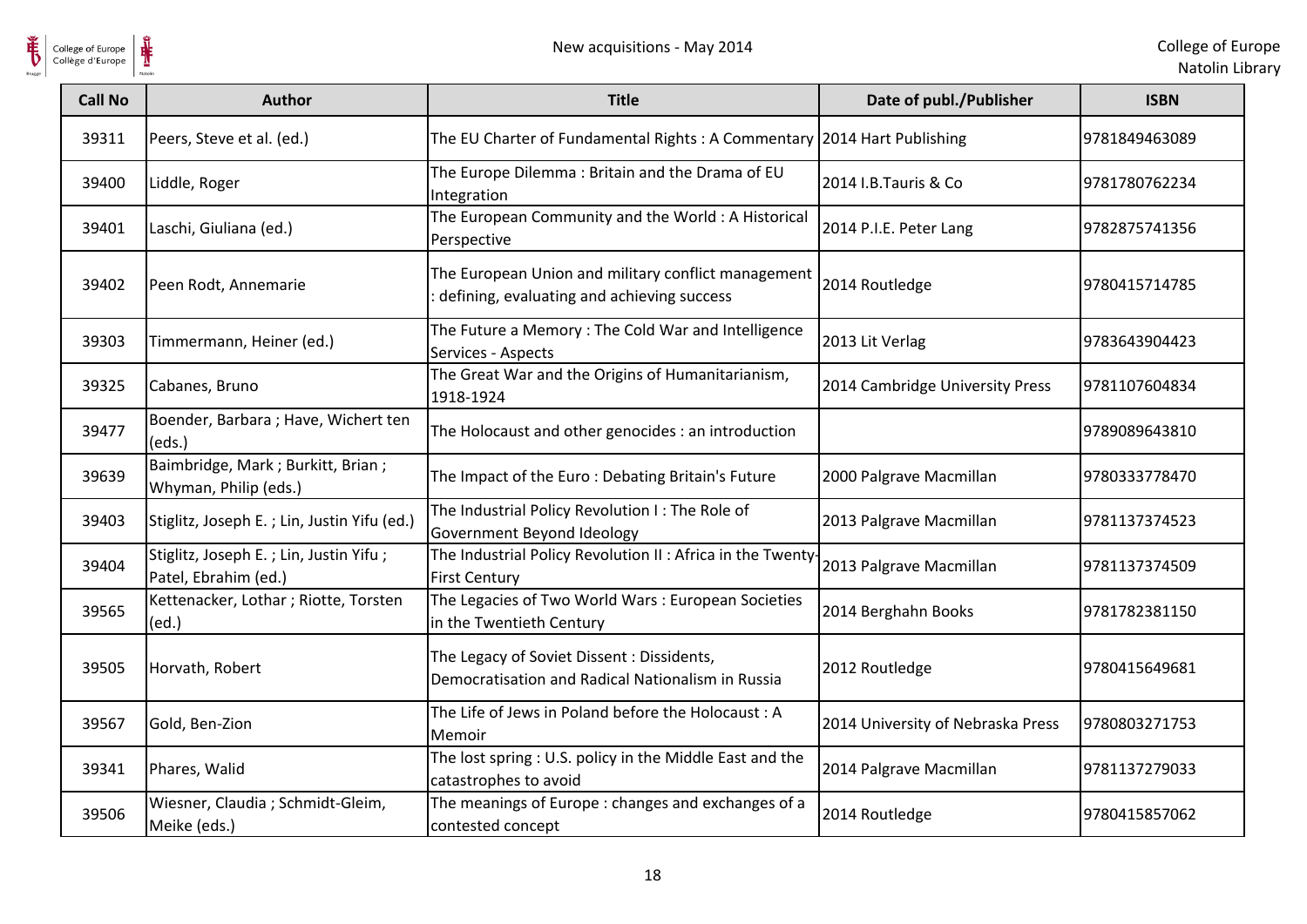

| <b>Call No</b> | Author                                 | <b>Title</b>                                                                                                                                                                                                 | Date of publ./Publisher         | <b>ISBN</b>   |
|----------------|----------------------------------------|--------------------------------------------------------------------------------------------------------------------------------------------------------------------------------------------------------------|---------------------------------|---------------|
| 39382          | Martino, Antonio-Maria                 | The mutual assistance and solidarity clauses : legal and<br>political challenges of an integrated EU security system                                                                                         | 2014 PL Academic Research       | 9783631652589 |
| 39520          | Kananen, Johannes                      | The Nordic welfare state in three eras : from<br>emancipation to discipline                                                                                                                                  | 2014 Ashgate                    | 9781409457732 |
| 39406          | Eriksen, Erik O.                       | The Normativity of the European Union                                                                                                                                                                        | 2014 Palgrave Macmillan         | 9781137391445 |
| 39330          | Popper, Karl                           | The Open Society and Its Enemies                                                                                                                                                                             | 2013 Princeton University Press | 9780691158136 |
| 39407          | Dominguez, Roberto (ed.)               | The OSCE: Soft Security for a Hard World: Competing<br>Theories for Understanding the OSCE                                                                                                                   | 2014 Peter Lang                 | 9782875741080 |
| 39408          | Levy, Jack S.; Vasquez, John A. (eds.) | The Outbreak of the First World War : Structure,<br>Politics, and Decision-Making                                                                                                                            | 2014 Cambridge University Press | 9781107616028 |
| 39409          | Breen, Michael                         | The politics of IMF lending                                                                                                                                                                                  | 2013 Palgrave Macmillan         | 9781137263803 |
| 39548          | Ellen Nissen                           | The Rights of Minor EU Member State Nationals<br>Wishing to Enjoy Family Life with a Non-EU Parent in<br>their Country of Nationality: Study in the Light of the<br>UN Convention on the Rights of the Child | 2013 Wolf Legal Publishers      | 9789058509536 |
| 39410          | Krieger, Martin H.                     | The scholar's survival manual : a road map for<br>students, faculty, and administrators                                                                                                                      | 2013 Indiana University Press   | 9780253010551 |
| 39541          | Schama, Simon                          | The Story of the Jews : Finding the Words (1000 BCE -<br>1492 CE)                                                                                                                                            | 2013 The Bodley Head            | 9781847921321 |
| 39561          | <b>Buxton, Charles</b>                 | The struggle for civil society in Central Asia : crisis and<br>transformation                                                                                                                                | 2011 Kumarian Press             | 9781565492998 |
| 39411          | Stephan, Johannes                      | The Technological Role of Inward Foreign Direct<br>Investment in Central East Europe                                                                                                                         | 2013 Palgrave Macmillan         | 9781137333759 |
| 39570          | Bootle, Roger                          | The trouble with markets: saving capitalism from itself 2012 Nicholas Brealey Publishing                                                                                                                     |                                 | 9781857885583 |
| 39326          | Simeon, James C. (ed.)                 | The UNHCR and the supervision of international<br>refugee law                                                                                                                                                | 2013 Cambridge University Press | 9781107022850 |
| 39331          | Touraine, Alain                        | Thinking differently                                                                                                                                                                                         | 2009 Polity Press               | 9780745645742 |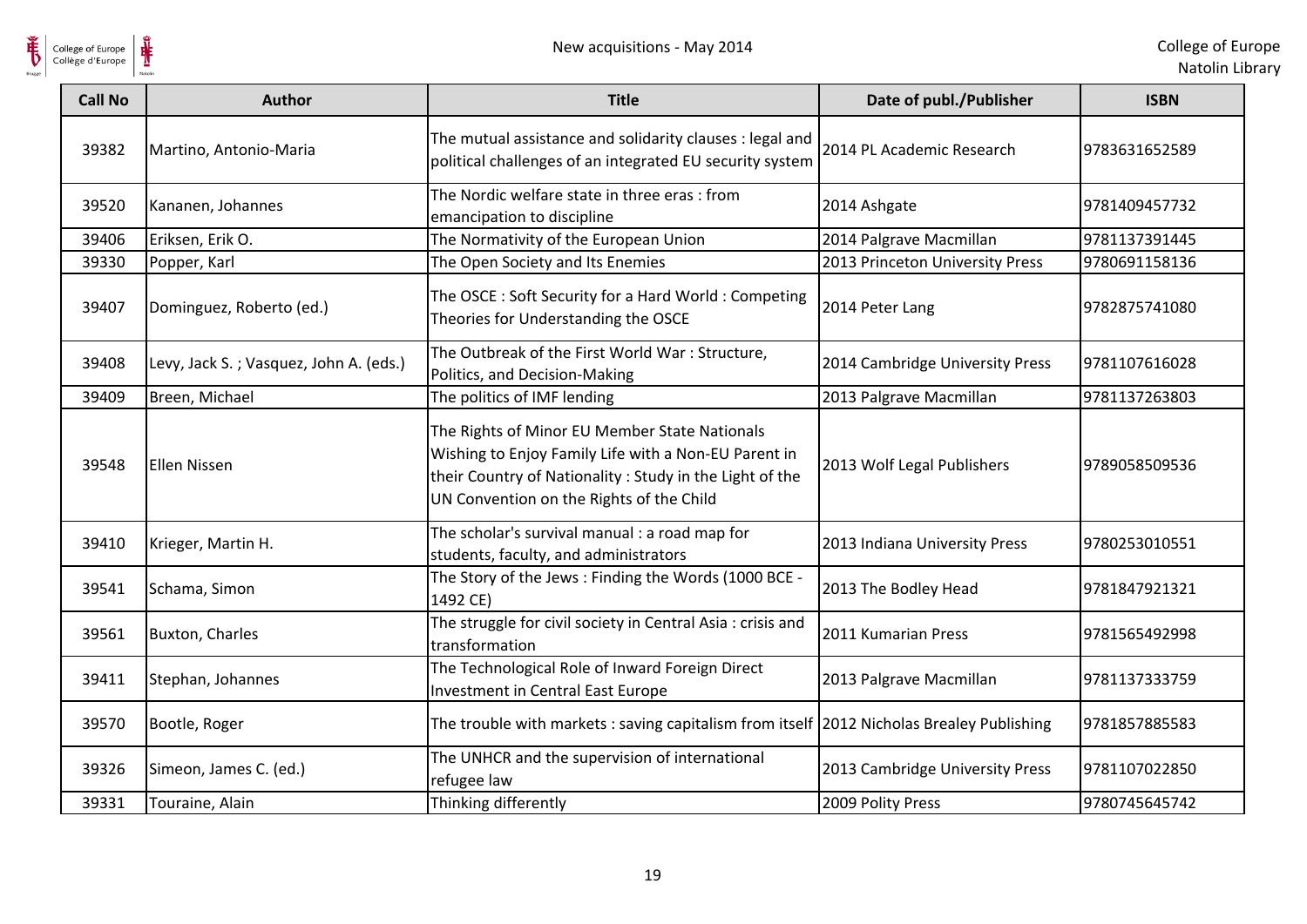

| <b>Call No</b> | <b>Author</b>                                                  | <b>Title</b>                                                                                                                                                | Date of publ./Publisher                   | <b>ISBN</b>   |
|----------------|----------------------------------------------------------------|-------------------------------------------------------------------------------------------------------------------------------------------------------------|-------------------------------------------|---------------|
| 39562          | Berlin, Isaiah                                                 | Three Critics of the Enlightenment : Vico, Hamann,<br>Herder                                                                                                | 2013 Vintage                              | 9781845952136 |
| 39507          | Ngangjoh-Hodu, Yenkong;<br>Matambalya, Francis A. S. T. (eds.) | Trade Relations between the EU and Africa:<br>Development, challenges and options beyond the<br>Cotonou Agreement                                           | 2014 Routledge                            | 9781138013148 |
| 39092          | Zarka, Jean-Claude                                             | Traités européens : Les points clés des traités qui ont<br>rythmé l'histoire de la construction de l'Union<br>européenne                                    | 2014 Gualino-Lextenso éd.                 | 9782297038836 |
| 39508          | Roy, Sudeshna; Cooper, Dana;<br>Murphy, Brian (ed.)            | Transatlantic relations and modern diplomacy : an<br>interdisciplinary examination                                                                          | 2014 Routledge                            | 9780415708371 |
| 39133          | Degavre, Florence (dir.)                                       | Transformations et innovations économiques et<br>sociales en Europe : quelles sorties de crise ? Regards<br>interdisciplinaires, Vol. 1                     | 2010 Presses universitaires de<br>Louvain | 9782874632273 |
| 39134          | Degavre, Florence (dir.)                                       | Transformations et innovations économiques et<br>sociales en Europe : quelles sorties de crise ? Regards<br>interdisciplinaires. Vol. 2                     | 2010 Presses universitaires de<br>Louvain | 9782874632280 |
| 39332          | Farrell, Theo; Rynning, Sten; Terriff,<br><b>Terry</b>         | Transforming military power since the Cold War:<br>Britain, France, and the United States, 1991-2012                                                        | 2013 Cambridge University Press           | 9781107621442 |
| 39509          | Myant, M. R.; Drahokoupil, Jan (ed.)                           | Transition Economies after 2008 : Responses to the<br>crisis in Russia and Eastern Europe                                                                   | 2014 Routledge                            | 9780415745444 |
| 39648          | Ruggeri, Stefano (ed.)                                         | Transnational inquiries and the protection of<br>fundamental rights in criminal proceedings : a study in<br>memory of Vittorio Grevi and Giovanni Tranchina | 2013 Springer                             | 9783642320118 |
| 39414          | Richards, Michael D.; Waibel, Paul R.                          | Twentieth-century Europe : a brief history, 1900 to the<br>present                                                                                          | 2014 Wiley Blackwell                      | 9781118651414 |
| 39428          | Gud', Bogdan Vasil'ovič                                        | Ukraińcy i Polacy na Naddnieprzu, Wołyniu i w Galicji<br>Wschodniej w XIX i pierwszej połowie XX wieku : zarys<br>konfliktów społeczno-etnicznych           | 2013 Pracownia Wydawnicza                 | 9788390853864 |
| 39521          | Hoogensen Gjørv, Gunhild                                       | Understanding civil-military interaction : lessons<br>learned from the Norwegian model                                                                      | 2014 Ashgate                              | 9781409449669 |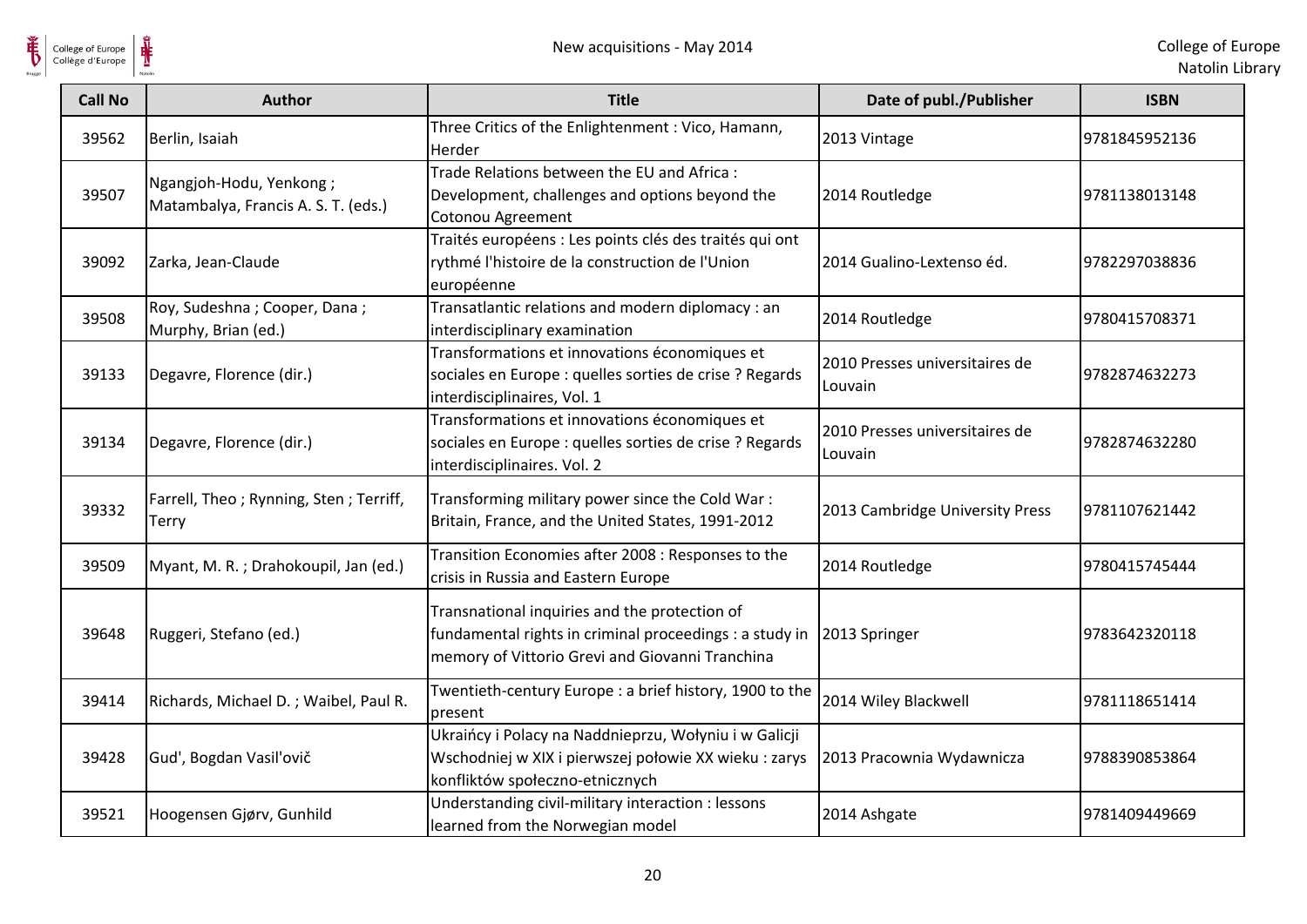

| <b>Call No</b> | <b>Author</b>                                               | <b>Title</b>                                                                                                            | Date of publ./Publisher          | <b>ISBN</b>   |
|----------------|-------------------------------------------------------------|-------------------------------------------------------------------------------------------------------------------------|----------------------------------|---------------|
| 39510          | Alapuro, Risto; Mustajoki, Arto S.;<br>Pesonen, Pekka (ed.) | <b>Understanding Russianness</b>                                                                                        | 2014 Routledge                   | 9781138019904 |
| 39523          | Grand, Stephen R.                                           | <b>Understanding Tahrir Square: What Transitions</b><br>Elsewhere Can Teach Us About the Propects for Arab<br>Democracy | 2014 Brookings Institution Press | 9780815725169 |
| 39418          | McCormick, John                                             | Understanding the European Union: A Concise<br>Introduction                                                             | 2014 Palgrave Macmillan          | 9781137362322 |
| 39416          | McCormick, John                                             | Understanding the European Union: A Concise<br>Introduction                                                             | 2014 Palgrave Macmillan          | 9781137362322 |
| 39415          | McCormick, John                                             | Understanding the European Union: A Concise<br>Introduction                                                             | 2014 Palgrave Macmillan          | 9781137362322 |
| 39417          | McCormick, John                                             | Understanding the European Union: A Concise<br>Introduction                                                             | 2014 Palgrave Macmillan          | 9781137362322 |
| 39511          | Semukhina, Olga B.; Reynolds,<br><b>Kenneth Michael</b>     | Understanding the modern Russian police                                                                                 | 2013 CRC Press                   | 9781439803486 |
| 39419          | Reiner Marcowitz ; Andreas Wilkens<br>(eds.)                | Une Europe des Citoyens : Société civile et identité<br>européenne de 1945 à nos jours                                  | 2014 Peter Lang                  | 9783034313537 |
| 39580          | Peet, John; La Guardia, Anton                               | Unhappy Union: How the euro crisis - and Europe - can<br>be fixed                                                       | 2014 Profile Books               | 9781781252925 |
| 39412          | Müller, Rolf-Dieter                                         | Unknown Eastern Front: The Wehrmacht and Hitler's<br><b>Foreign Soldiers</b>                                            | 2014 I.B.Tauris                  | 9781780768908 |
| 39512          | Storey, Tony; Turner, Chris                                 | Unlocking EU law                                                                                                        | 2014 Routledge                   | 9781444174199 |
| 39522          | Seaman, Kate                                                | Un-tied nations : the United Nations, peacekeeping<br>and global governance                                             | 2014 Ashgate                     | 9781409464174 |
| 39602          | Schrad, Mark Lawrence                                       | Vodka politics : alcohol, autocracy, and the secret<br>history of the Russian state                                     | 2014 Oxford University Press     | 9780199755592 |
| 39513          | Mitchell, Harvey                                            | Voltaire's Jews and Modern Jewish Identity:<br>Rethinking the Enlightenment                                             | 2014 Routledge                   | 9781138789265 |
| 39420          | Knight, David M.                                            | Voyaging in strange seas : the great revolution in<br>science                                                           | 2014 Yale University Press       | 9780300173796 |
| 39542          | Baxter, Ian                                                 | Waffen-SS on the Eastern Front 1941-1945 : rare<br>photographs from wartime archives                                    | 2014 Pen & Sword Military        | 9781781591864 |